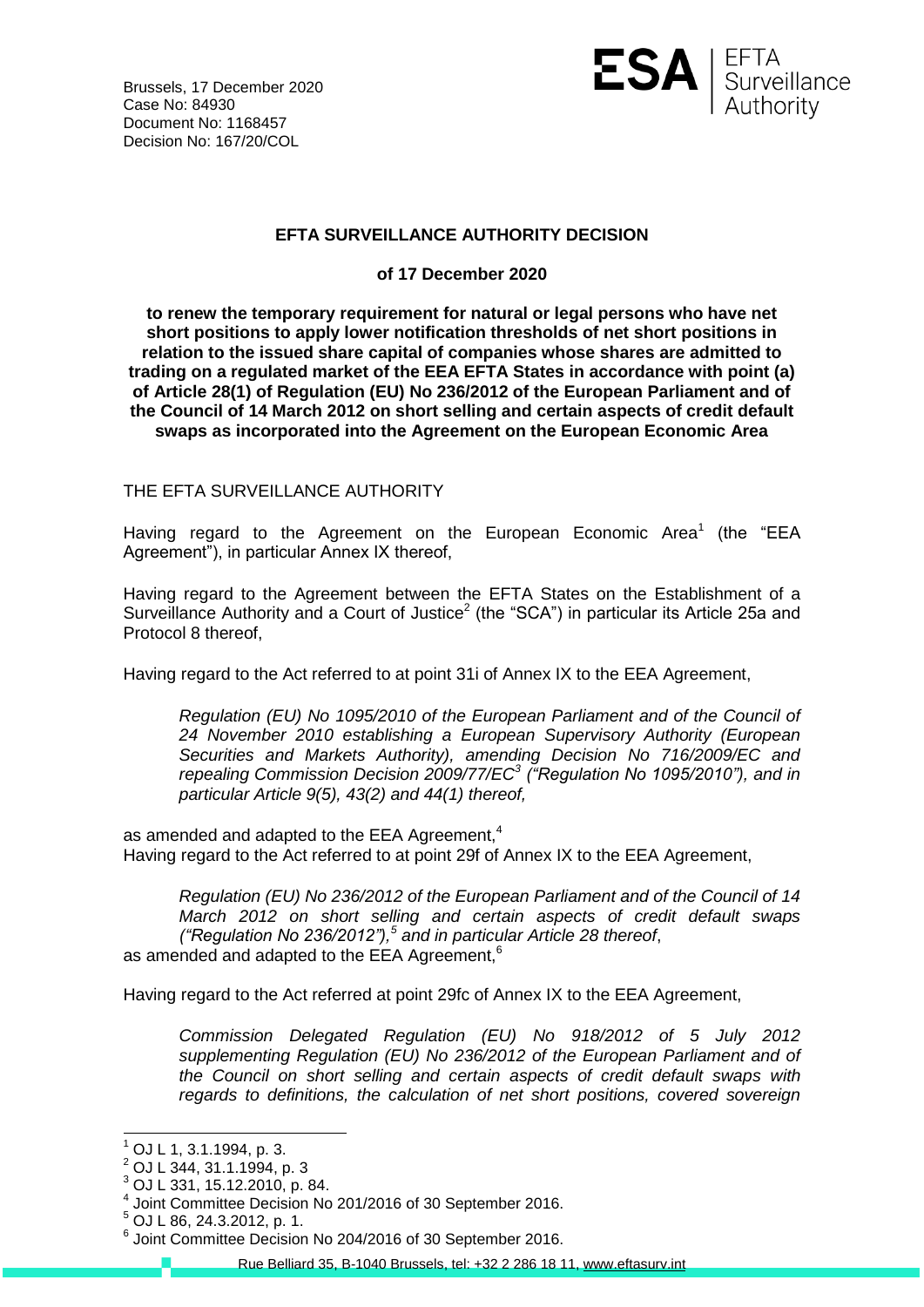

*credit default swaps, notification thresholds, liquidity thresholds for suspending restrictions, significant falls in the value of financial instruments and adverse events ("Delegated Regulation No 918/2012"),<sup>7</sup> and in particular Article 24 thereof,*  as amended and adapted to the EEA Agreement,*<sup>8</sup>*

Having regard to Decision No 020/20/COL<sup>9</sup> of 16 March 2020, Decision No 056/20/COL<sup>10</sup> of 11 June 2020 and Decision No 106/20/COL<sup>11</sup> of 17 September 2020 of the EFTA Surveillance Authority to temporarily lower the notification thresholds of net short positions in relation to the issued share capital of companies whose shares are admitted to trading on a regulated market of the EEA EFTA States in accordance with point (a) of Article 28(1) of Regulation (EU) No 236/2012 of the European Parliament and of the Council of 14 March 2012 on short selling and certain aspects of credit default swaps as incorporated into the Agreement on the European Economic Area,

Whereas:

# **1 Introduction**

- (1) With Decision No 020/20/COL, the EFTA Surveillance Authority (the "Authority") required natural or legal persons with net short positions in relation to the issued share capital of companies whose shares are admitted to trading on a regulated market in the EEA EFTA States to notify the competent authorities details of any such position where the latter reaches, exceeds or falls below 0.1% of the issued share capital in accordance with point (a) of Article 28(1) of Regulation No 236/2012.
- (2) The measure imposed by the Authority´s Decision No 020/20/COL addressed the necessity for national competent authorities and the Authority to be able to monitor the net short positions that market participants have entered into in relation to shares admitted to trading on a regulated market, on account of exceptional circumstances present in financial markets.
- (3) With Decision No 056/20/COL and Decision No 106/20/COL, the Authority renewed the temporary requirement of natural or legal persons who have net short positions to temporarily lower the notification thresholds of net short positions in relation to the issued share capital of companies whose shares are admitted to trading on a regulated market of the EEA EFTA States in accordance with point (a) of Article 28(1) of Regulation No 236/2012. Notwithstanding a partial recovery of the EEA financial markets from the losses registered since the outbreak of the COVID-19 pandemic, the measure was renewed as the outlook for the future recovery remained uncertain and threats to the orderly functioning and integrity of financial markets and the stability of the financial system were still present in the EEA EFTA States.
- (4) In accordance with Article 28(10) of Regulation No 236/2012, the Authority must review this measure at appropriate intervals and at least every three months.
- (5) The Authority, in cooperation with the European Securities and Markets Authority ("ESMA"), performed this review based on an analysis of performance indicators, including prices, volatility, credit default swaps spread indices, as well as the evolution of net short positions, especially those between 0.1 and 0.2%. Pursuant to the analysis

<sup>-</sup> $\frac{7}{1}$  OJ L 274, 9.10.2012, p. 1.

<sup>&</sup>lt;sup>8</sup> Joint Committee Decision No 204/2016 of 30 September 2016.

<sup>9</sup> [https://www.eftasurv.int/cms/sites/default/files/documents/gopro/5299-](https://www.eftasurv.int/cms/sites/default/files/documents/gopro/5299-ESA_Decision_under_Art._28(1)_of_Regulation_236_2012%20(1).pdf)

[ESA\\_Decision\\_under\\_Art.\\_28\(1\)\\_of\\_Regulation\\_236\\_2012%20\(1\).pdf.](https://www.eftasurv.int/cms/sites/default/files/documents/gopro/5299-ESA_Decision_under_Art._28(1)_of_Regulation_236_2012%20(1).pdf)

<sup>10</sup>[https://www.eftasurv.int/cms/sites/default/files/documents/gopro/ESA\\_Renewal\\_Decision\\_under\\_](https://www.eftasurv.int/cms/sites/default/files/documents/gopro/ESA_Renewal_Decision_under_Art._28%281%29_of_Regulation_236_2012%20%281%29.pdf) [Art.\\_28%281%29\\_of\\_Regulation\\_236\\_2012%20%281%29.pdf.](https://www.eftasurv.int/cms/sites/default/files/documents/gopro/ESA_Renewal_Decision_under_Art._28%281%29_of_Regulation_236_2012%20%281%29.pdf)

<sup>&</sup>lt;sup>11</sup>[https://www.eftasurv.int/cms/sites/default/files/documents/gopro/ESA%20Second%20Renewal%](https://www.eftasurv.int/cms/sites/default/files/documents/gopro/ESA%20Second%20Renewal%20Decision%20under%20Art.%2028%281%29%20of%20Regulation%20236_2012.pdf) [20Decision%20under%20Art.%2028%281%29%20of%20Regulation%20236\\_2012.pdf.](https://www.eftasurv.int/cms/sites/default/files/documents/gopro/ESA%20Second%20Renewal%20Decision%20under%20Art.%2028%281%29%20of%20Regulation%20236_2012.pdf)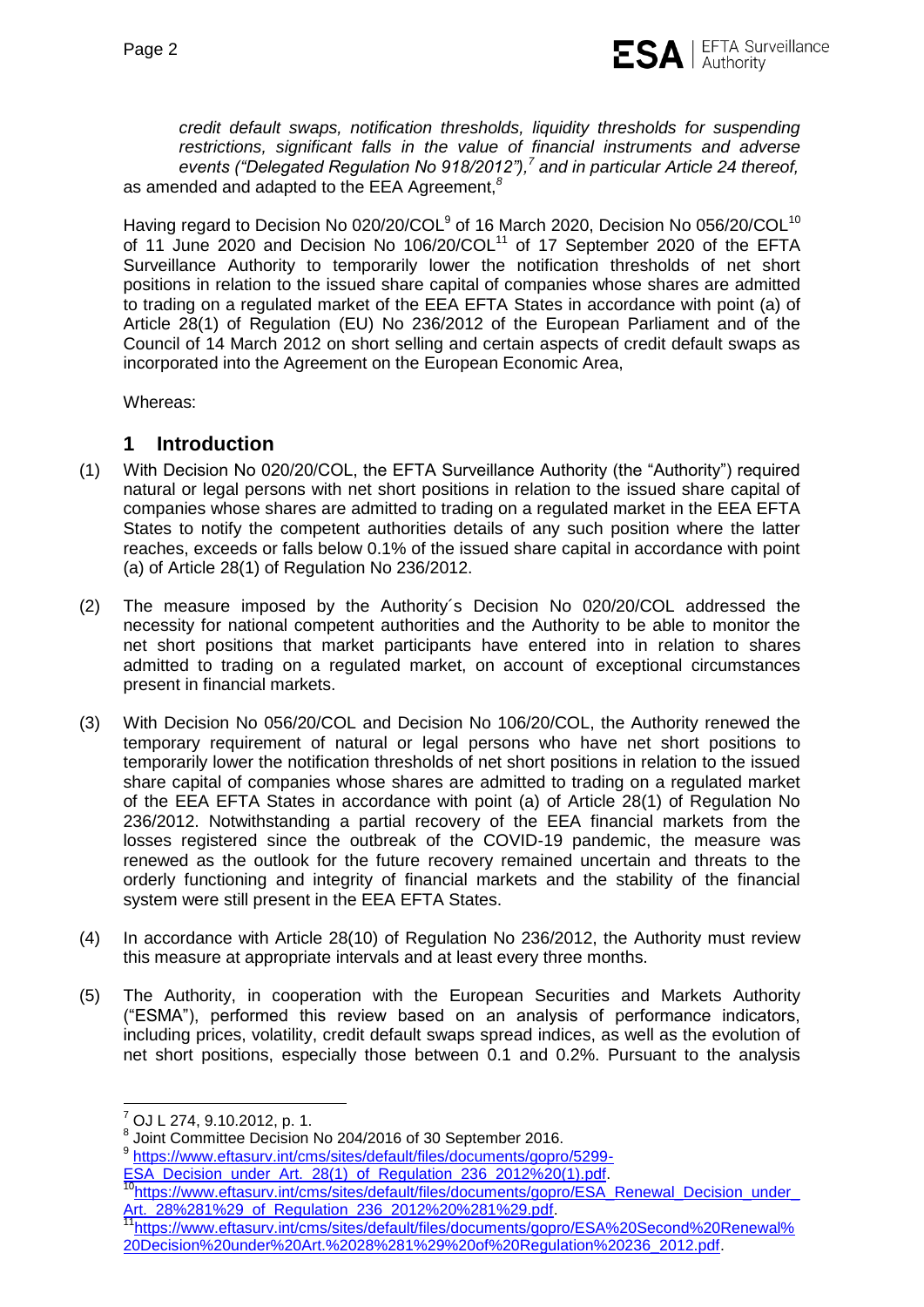

conducted, the Authority has decided that it should renew the measure for an additional three months.

- **2 Ability of the measure to address relevant threats and crossborder implications (Article 28(2)(a) of Regulation No 236/2012)**
- **2.1 Threat to the orderly functioning and integrity of the financial markets of the Union and of the EEA EFTA States**
- (6) The EEA States remain highly impacted by the recent developments of the COVID-19 pandemic and the related uncertainty. In this context, the Authority considers that the identification of risks to the orderly functioning and integrity of EEA EFTA States' financial markets should be based on the analysis of the overall macroeconomic environment combined with the evolution of financial markets.
- (7) In relation to the macroeconomic environment, the COVID-19 pandemic continues to trigger adverse consequences in the real economy. The overall outlook for a future recovery remains uncertain, despite recent positive developments in the EEA and beyond in relation to vaccines. The concerns expressed by the Authority in its previous Decision No 106/20/COL, regarding the possible increase in the number of COVID-19 cases, did materialise in a second wave of contagions. The related data on new cases, hospitalisations, intensive care occupancy rates and deaths is comparable to, or even worse than, in the March and April 2020 period.
- (8) As a consequence, a number of containment measures were taken across the EEA, ranging from local lockdowns and curfews to nationwide lockdowns. As witnessed for the first contagion wave of the COVID-19 pandemic, it is expected that these measures will impact the national economies both in the short and long term.
- (9) In this respect, the European Commission's (EC) Autumn 2020 European Economic Forecast<sup>12</sup> indicates that the annual real GDP in the Euro area is set to fall by 7.8% in 2020 with significant variation across Member States. The GDP in the euro area and the EU is not expected to recover before the end of 2022.<sup>13</sup> With reference to Norway,<sup>14</sup> the report shows that, following a real GDP decline of 5.1% in the second quarter of 2020, the overall economy is forecast to shrink by around 3½% in 2020, before recovering by around 2¾% in 2021 and around 2% in 2022. Iceland's GDP contracted by more than 10% in the second quarter of 2020. The collapse of tourism and the renewed increase of COVID-19 cases in autumn led to an outlook of a deep recession for 2020.<sup>15</sup> The EC's Autumn European Economic Forecast also indicates that Iceland's exports, in particular tourism, are set for a significant contraction, and "*the timid recovery in 2021 relies on the assumption of partial export recovery, but exports are not expected to return to their 2019 level before 2022*". 16
- (10) Furthermore, the unemployment rate in the Euro area is expected to reach 8.3% in 2020 (7.7% in the EU) and to further increase in 2021.<sup>17</sup> There are projections of a further increase in unemployment in Iceland for 2020, with an expected gradual decline afterwards.<sup>18</sup>
- (11) In relation to the evolution of financial markets, the positive news regarding the development and efficiency of vaccines have contributed to significantly improve market valuations and other related parameters very recently: between 6 November 2020 - the

 $\overline{a}$ 

 $12$  ("European Economic Forecast") Available at:

[https://ec.europa.eu/info/sites/info/files/autumn\\_20\\_forecast.pdf.](https://ec.europa.eu/info/sites/info/files/autumn_20_forecast.pdf)

<sup>13</sup> European Economic Forecast, page 40.

<sup>&</sup>lt;sup>14</sup> European Economic Forecast, page 163.

<sup>&</sup>lt;sup>15</sup> European Economic Forecast, page 163.

<sup>&</sup>lt;sup>16</sup> European Economic Forecast, page 163.

<sup>&</sup>lt;sup>17</sup> European Economic Forecast, page 49.

<sup>&</sup>lt;sup>18</sup> European Economic Forecast, page 163.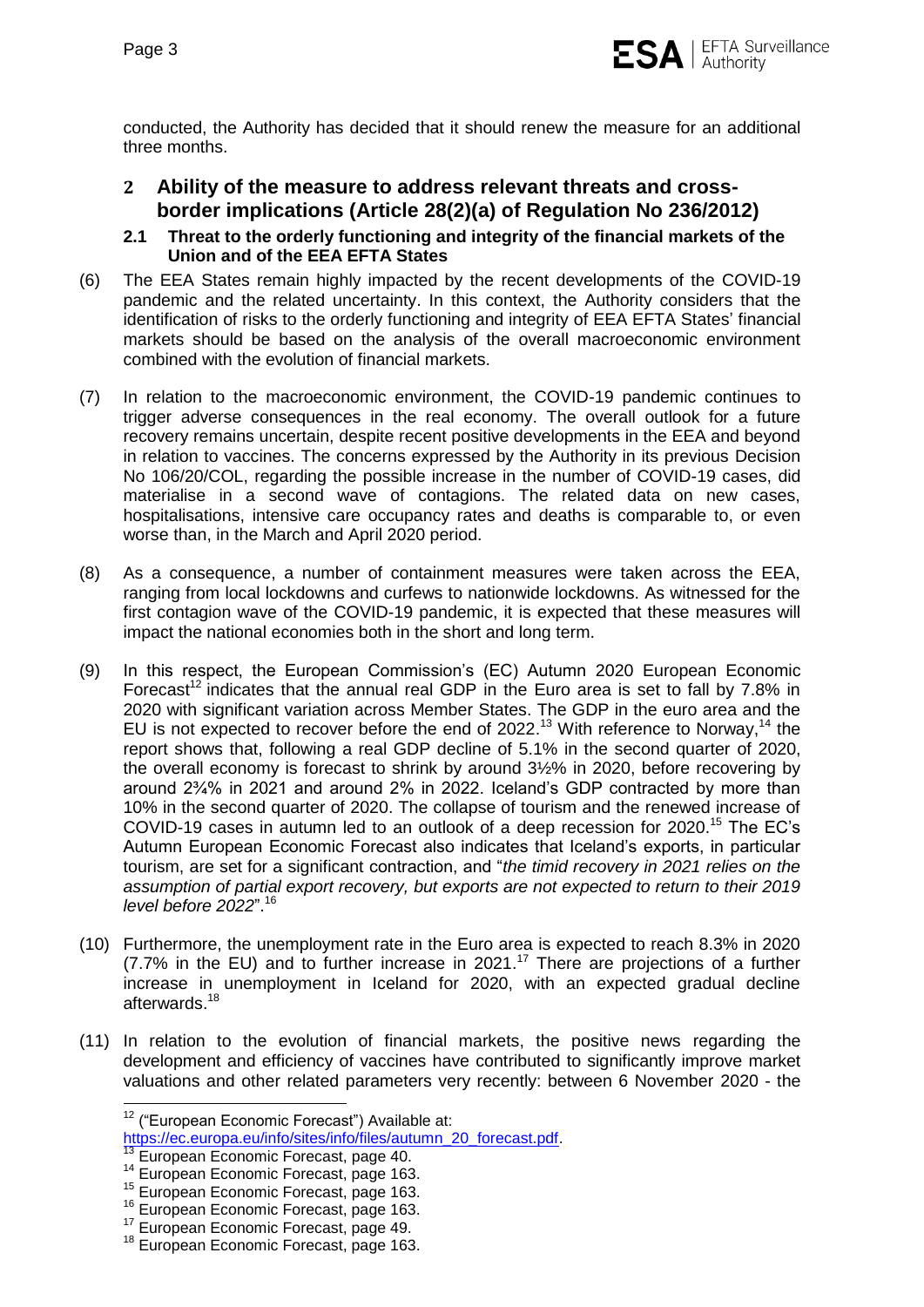

trading day preceding the first positive announcement in relation to a vaccine candidate<sup>19</sup> - and 2 December 2020, the STOXX EUROPE 800 ex. Switzerland and the Eurostoxx 50 indices gained respectively 8.7% and 9.9%. This trend was followed by the main national indices which increased on average by 10% [Figure 5].

- (12) However, taking the STOXX EUROPE 800 ex Switzerland Index performance as a reference (-10% compared to February 2020), its price recovery is significantly weaker when compared to that of other indices, such as the NIKKEI 225 (+14.1% compared to February 2020), the S&P 500 (+8.6% compared to February 2020) or the CSI 300 (+22.3% compared to February 2020) [Figure 1]. With reference to Norwegian and Icelandic indices, from 20 February 2020<sup>20</sup> to 2 December 2020 the OBX 25 decreased by 3.4% and the OMX Iceland All share increased by 10.9% [Figure 5].
- (13) When looking specifically into the banking sector, the losses in the STOXX Europe Total Market Banks (ref. European banks) on 2 December 2020 are at 22% compared to 20 February 2020, which is an improvement from the 37% decrease recorded in September 2020 [Figure 1]. When analysing the share prices of some of the main European credit institutions (DE, ES, IT, FR) price drops range between 3.41% and 42.62%. Despite the improvement compared to the price decreases recorded in the period from February 2020 to September 2020 (price drops ranging between 10% and 59%), this data remains indicative of a continuing weakness in the banking sector.
- (14) Furthermore, the risk of a decoupling between asset valuations and economic fundamentals persists and raises questions about the sustainability of the market rebound going forward. As indicated in the ESMA Risk Dashboard of 11 November  $2020$ ,<sup>21</sup> the extent to which these risks will further materialise will critically depend on three drivers: the economic impact of the COVID-19 pandemic, market expectations on monetary and fiscal support measures, and any occurrence of additional external events in an already fragile global environment.
- (15) At the same time, there are positive signs in the financial markets. The confidence derived by the developments of vaccines is also reflected in the positive evolution of credit default swaps (CDS), sovereign bond yields and volatility.
- (16) European corporate CDS spreads remain five basis points above the levels observed in February 2020 - values similar to those for the Authority's Decision No 020/20/COL while CDS spreads on European high yield, European financials and European financials subordinate show reductions of 39, 6 and 25 basis points if compared to the to the levels observed in February 2020 [Figure 1].
- (17) Similarly, 10Y government bond yields appear to have improved: the 10Y government bonds yields of DE, ES, FR and IT show a decrease of 14 basis points on average with respect to the levels of 20 February 2020 [Figure 1]. For Norway and Iceland, the sovereign 5 years CDS spreads respectively increased by 1.2 and 2.3 basis points from 20 February 2020 to 2 December 2020 (which corresponds to a percentage increase of 17% and 3%). The 10Y government bonds yields from 20 February 2020 to 2 December 2020 increased by 9.4 basis points for Iceland and it decreased by 50.6 basis points for Norway.

<sup>1</sup> <sup>19</sup> Available at: [https://www.pfizer.com/news/press-release/press-release-detail/pfizer-and](https://www.pfizer.com/news/press-release/press-release-detail/pfizer-and-biontech-announce-vaccine-candidate-against)[biontech-announce-vaccine-candidate-against.](https://www.pfizer.com/news/press-release/press-release-detail/pfizer-and-biontech-announce-vaccine-candidate-against)

The date of 20 February was used in the Decision adopted in March to give an idea of the immediate pre-COVID situation.

<sup>&</sup>lt;sup>21</sup> Available at: [https://www.esma.europa.eu/sites/default/files/library/esma50-165-](https://www.esma.europa.eu/sites/default/files/library/esma50-165-1371_risk_dashboard_no_2_2020.pdf) 1371 risk dashboard no 2 2020.pdf.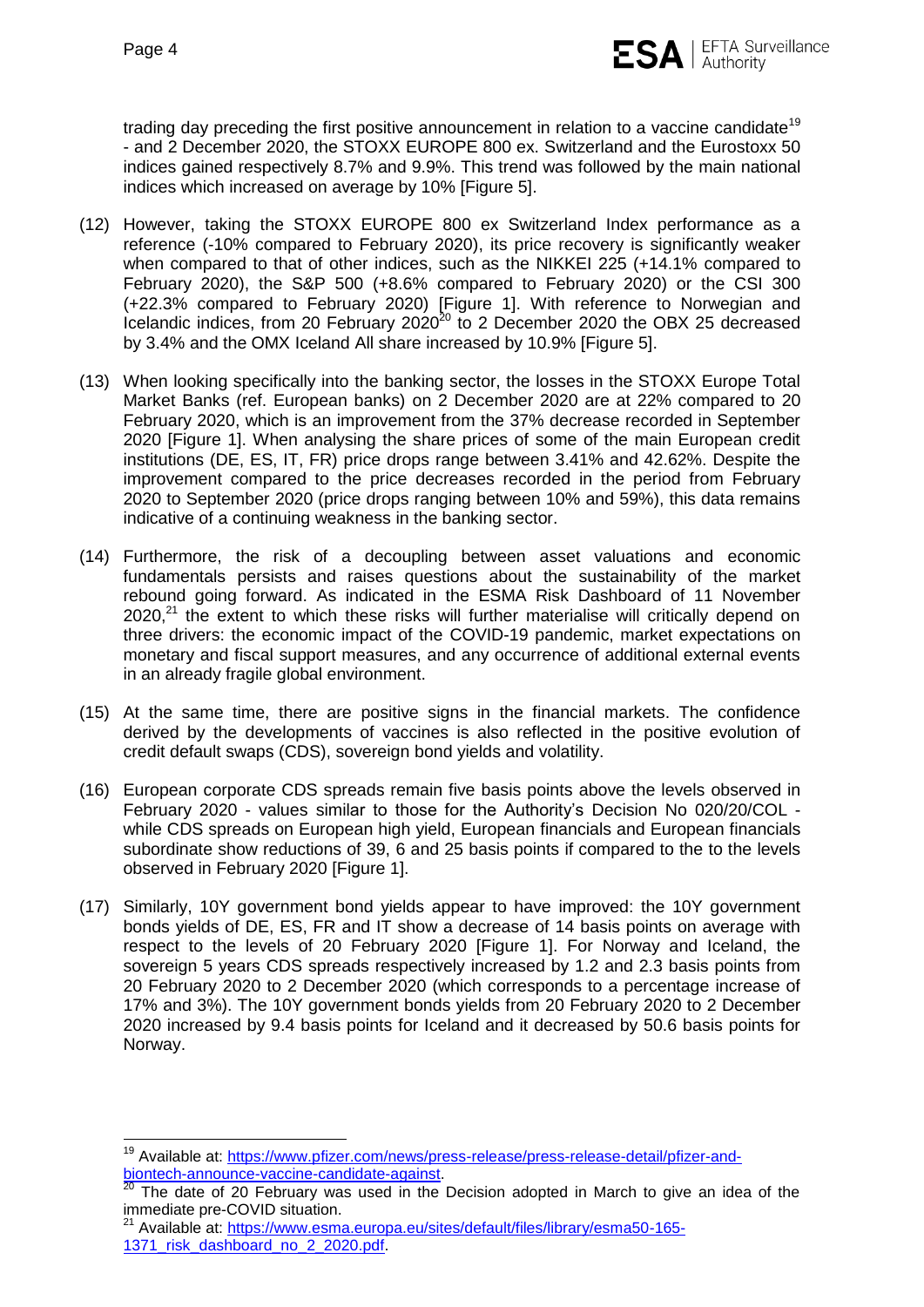

- (18) As far as the implied volatility is concerned, it is constantly decreasing but remains very sensitive to market news. The volatility measured by the VSTOX $X^{22}$  remains high compared to February 2020 (+8%). Similarly, the VIX<sup>23</sup> is still +5% on 2 December 2020 compared to February 2020 [Figure 1]. In Iceland and Norway, the historical volatility of the OMX Iceland and of the OBX 25 increased between 20 February 2020 and 2 December 2020 from 15 to 18% and from 16 to 23% respectively. Hence, it is not following the decreasing trend observed for the VIX and the VSTOXX. $^{24}$
- (19) The Authority points out that the percentage of shares with a net short position between 0.1 and 0.2% across the EEA has not significantly decreased since March 2020 and remains at an average of 12% over the total net short positions, similarly to the situation in September 2020<sup>25</sup> (in which it was at 13%) [Figure 6].
- (20) As already indicated in the previous Decisions by the Authority, the lower reporting threshold has demonstrated that in some countries net short positions between 0.1% and 0.2% represent a significant percentage of the total net short positions reported. In conclusion, the percentage of net short positions between 0.1 and 0.2%, which had to be reported due to the temporary lower notification threshold remains a relevant portion of the total and has strong informative value for regulators in the current context.
- (21) Overall, despite the recent price increases in key sectors, the environment still remains fragile: a number of uncertainties in relation to the evolution of the COVID-19 pandemic and its impact on the overall macro-economic scenario in the EEA EFTA States persist.
- (22) The Authority notes that the risk of decoupling between asset value and underlying economic fundamentals may arise not only when the equity prices increase without a clear underlying economic growth outlook but also in case the markets overreact to news into unjustified downward spirals.
- (23) The long-term impacts of the COVID-19 crisis on the economy and in general are still unfolding. In particular, with reference to the EU, the EC's Autumn Economic Forecast develops two alternative scenarios ('upside scenario' and 'downside scenario')<sup>26</sup> motivated by the exceptional degree of uncertainty surrounding the evolution of the COVID-19 pandemic and the measures put in place to contain its spread.
- (24) The Authority considers it possible that scenarios similar to those described by the EC's Autumn Economic Forecast ('upside scenario' or 'downside scenario') could materialise in the EEA EFTA States.
- (25) In that context, the Authority notes that net short positions have not significantly diminished and that the volatility of equity prices even increased in Norway and Iceland (for the EU States the implied volatility is lower than the levels observed in September 2020, but proved sensitive to new events).
- (26) In addition, the Authority considers that the 10.9% appreciation of the OMX Iceland All Shares with respect to February 2020 is not *per se* an indicator of the country's exit from the COVID-19 related crisis. As explained above, market developments should be read in the framework of the overall economic scenario, which, for Iceland, consists of a deep recession outlook for 2020. Iceland's markets rebound should be seen in the context of the risk of decoupling between asset valuations and economic fundamentals, which puts

  $22$  The VSTOXX measures the implied volatility based on the Eurostoxx 50 option prices.

<sup>&</sup>lt;sup>23</sup> The VIX Index is calculated by using the midpoint of real-time S&P 500 Index (SPX) option bid/ask quotes.

 $24$  In this respect, as indicated in Decision No 106/20/COL, between 20 February and 3 September 2020 the historical volatility of the OMX Iceland decreased by 25.2% and that of OBX 25 decreased by 19.7%.

 $25$  See also section 4.3.

<sup>&</sup>lt;sup>26</sup> European Economic Forecast, page 63.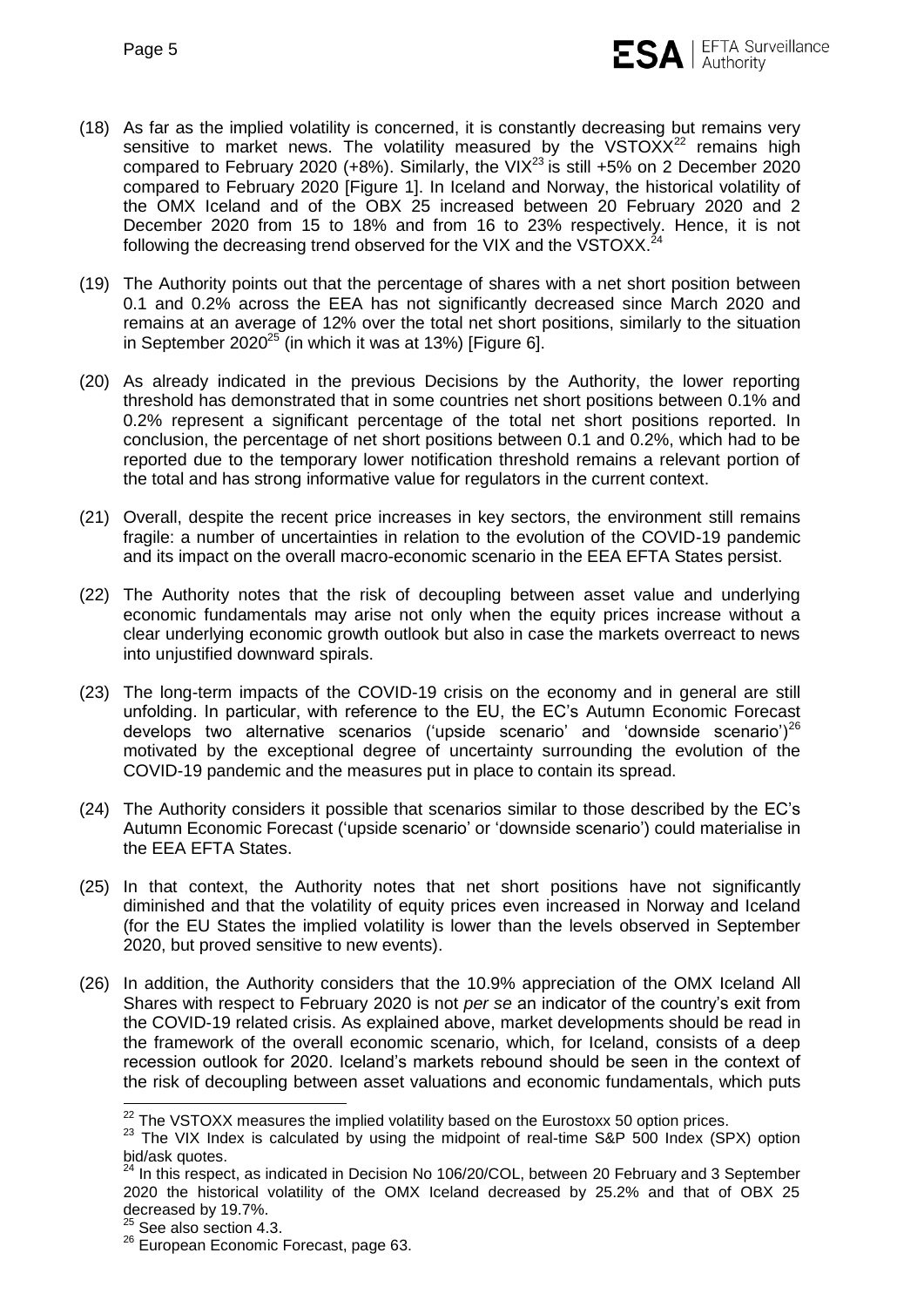1



the sustainability of such rebound into question. Finally, given the interconnectedness of EEA financial markets, such rebound might also be threatened by the developments in other EEA financial markets.

- (27) Such a fragile economic and market environment makes it more likely that short selling pressures could initiate or exacerbate negative developments in the coming months which, in turn, could negatively affect market confidence or the integrity of the price determination mechanism.
- (28) The Authority therefore considers that the combination of the circumstances described above constitutes a serious threat to the orderly functioning and integrity of the financial markets of the EU and of the EEA EFTA States.

# **2.2 Threat to the stability of the whole or part of the financial system in the Union**

- (29) As explained by the ECB in its Financial Stability Review,<sup>27</sup> financial stability is a condition in which the financial system – which comprises financial intermediaries, markets and market infrastructures – is capable of withstanding shocks and the unravelling of financial imbalances.
- (30) The COVID-19 pandemic continues to have a severe impact on the real economy in the EEA. As mentioned above, in its Risk Dashboard of 11 November 2020 ESMA stated that "*EU financial markets continued their recovery in 3Q20 but remain highly sensitive* […] *the potential for a sudden reversal in investor's risk assessment is the key risk we see for EU financial markets currently and we thus maintain our risk assessment."* The Authority agrees with the views and the analysis contained in the ESMA Risk Dashboard and, as explained above, considers that similar risks may materialise in the EEA EFTA States.
- (31) The impact of COVID-19 has put the EEA economy into a situation of fragility in which further price declines amplified by a lack of information for regulators on short selling strategies could have highly detrimental consequences.
- (32) In this still-uncertain situation, the Authority considers that substantial selling pressure and unusual volatility in the price of shares could be triggered by different factors, including by an increasing number of market participants engaging in short selling and building up significant net short positions.
- (33) As indicated above, the percentage of shares with a net short position between 0.1 and 0.2% in the EEA has not significantly decreased since March 2020 [Figure 6].
- (34) The widespread price losses for credit institutions, which constituted one of the parameters for the renewal decision taken in June and September 2020, limitedly improved with respect to September 2020 but is still at -22% with respect to February 2020 [Figure 1]. This indicates that credit institutions, which in certain cases are systemically important, remain potentially vulnerable to short selling strategies and to the building up of significant net short positions, regardless of whether these strategies and positions are supported by fundamental information.
- (35) The risk remains that the accumulation of short selling strategies and the building up of significant net short positions could lead to disorderly downward price spirals for certain issuers, with potential spillover effects within the same State or across the EU and the EEA EFTA States that, in turn, could eventually put the financial system of one or several EU or EEA EFTA States at risk.
- (36) Notwithstanding the partial recovery observed in certain sectors of EEA financial markets and in the markets of certain EEA EFTA States, the uncertainties mentioned above regarding the evolution of COVID-19 and its impact on the EEA economy remain and

<sup>&</sup>lt;sup>27</sup> [https://www.ecb.europa.eu/pub/financial-stability/fsr/html/ecb.fsr201911~facad0251f.en.html.](https://www.ecb.europa.eu/pub/financial-stability/fsr/html/ecb.fsr201911~facad0251f.en.html)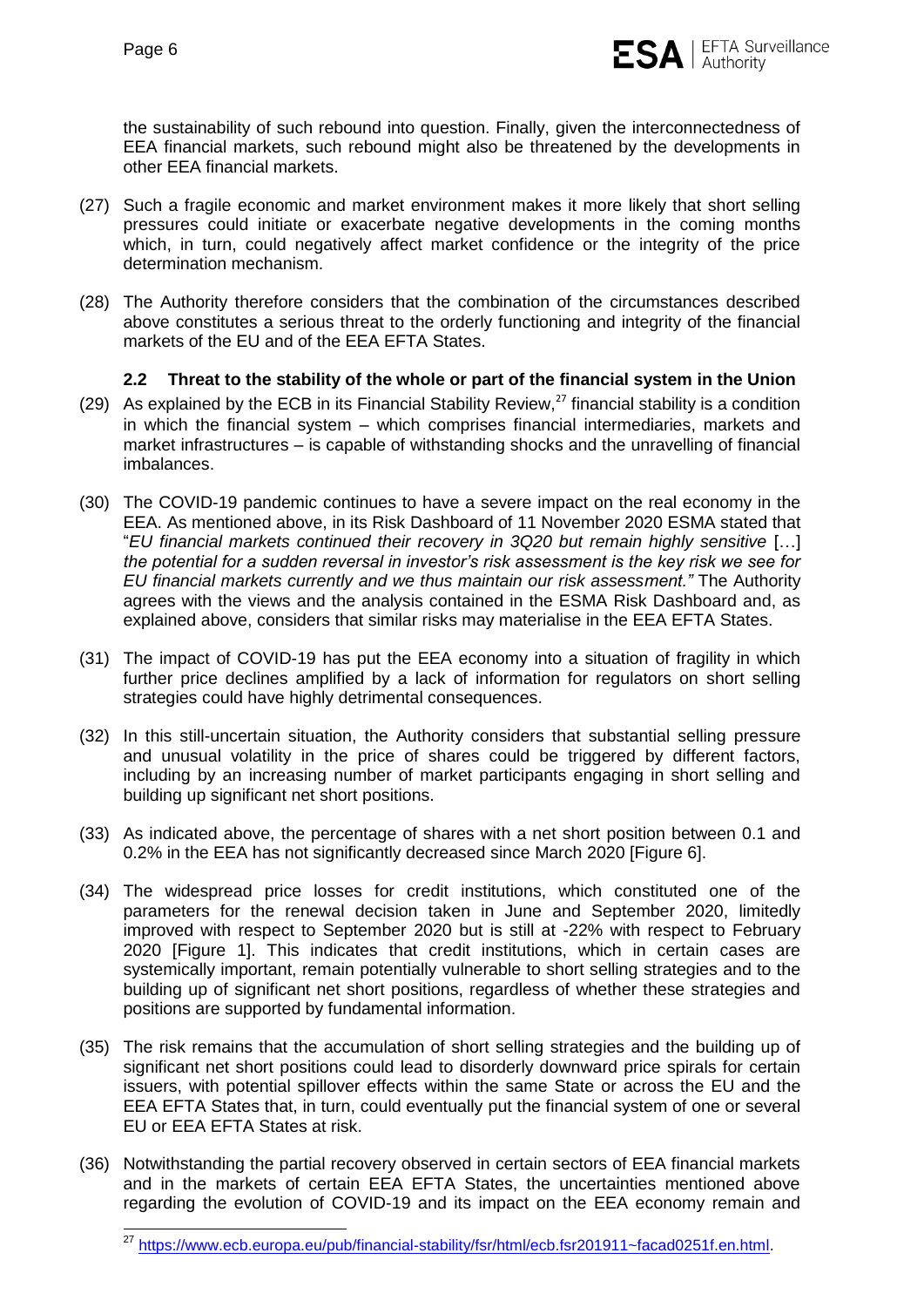

make more relevant the above mentioned concerns about a potential decoupling between asset valuation and economic fundamentals and about the sustainability of the recent rebound in financial markets.

(37) Therefore, the Authority considers that the current market circumstances continue to seriously threaten the stability of the financial system in the EEA EFTA States.

#### **2.3 Cross-border implications**

- (38) Another condition for the Authority to be able to take this measure is that the identified threats have cross-border implications.
- (39) As described above, equity markets across the EEA, considering both national and pan-European indices, have not fully recovered from the severe price decreases observed in March. The market rebound witnessed in Iceland, on the other hand, carries the risk of not being sustainable, in light of the above-mentioned risk of decoupling between financial markets performance and the fundamentals of the country.
- (40) Given that most of the EEA financial markets are affected by these threats, albeit to different degrees, the cross-border implications remain particularly serious as the interconnectedness of EEA financial markets raise the likelihood of potential spillover or contagion effects across markets in case of short selling pressure.
- (41) The Authority therefore considers that the threats to market integrity, orderly functioning and financial stability described above have cross-border implications. Due to the nature of the COVID-19 crisis, they have a pan-EEA character.

# **3 No competent authority has taken measures to address the threat or one or more of the competent authorities have taken measures that do not adequately address the threat (Article 28(2)(b) of Regulation No 236/2012)**

- (42) Another condition required for the Authority to adopt the measure in this Decision is that a competent authority or competent authorities have not taken action to address the threat or the actions that have been taken do not adequately address the threat.
- (43) At the time of adoption of this Decision, no competent authorities have adopted measures to increase their visibility of the evolution of net short positions through the establishment of lower reporting thresholds, as they can rely on the Authority's Decision No 106/20/COL. In addition, there are no measures in force taken by the competent authorities pursuant to Regulation No 236/2012. In this context, national competent authorities across the EEA EFTA States need to be able to identify in advance whether net short positions are building up to an extent which may lead to threats to financial markets and financial stability as described above, manifesting themselves in, and being exacerbated by, short selling pressure.
- (44) In light of the abovementioned pan-EEA threats, it remains evident that the information received by national competent authorities under the ordinary reporting threshold set out in Article 5(2) of Regulation No 236/2012 is not sufficient under the current stressed market conditions. The Authority considers that maintaining the lower reporting threshold should ensure the national competent authorities of the EEA EFTA States and the Authority have the best possible data set available to monitor market trends and prepare themselves and the Authority to take further measures, if necessary.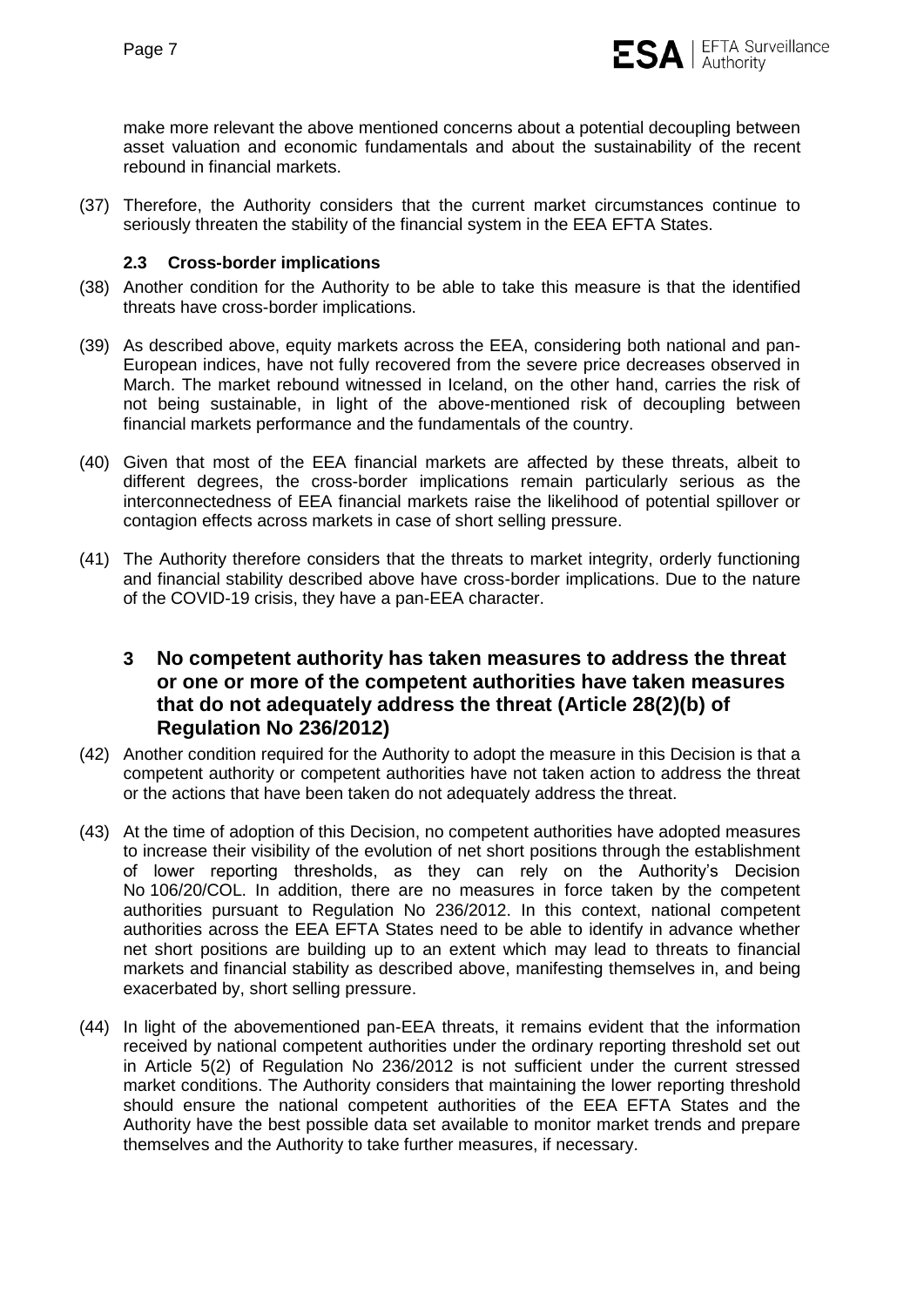

# **4 The measure significantly addresses the threats or improves national competent authorities' ability to monitor the threats (Article 28(3)(a) of Regulation No 236/2012)**

- (45) The Authority must also take into account to what extent the renewed measure significantly addresses the threats identified.
- (46) In particular, the Authority in cooperation with ESMA has analysed below whether the renewed measure would significantly address the threats to the orderly functioning and integrity of financial markets, to financial stability in the EEA EFTA States and whether it would improve the ability of the competent authorities to monitor the threat.

#### **4.1 The measure significantly addresses the threat to the orderly functioning and integrity of financial markets in the EEA EFTA States**

- (47) Under the above-described circumstances, any sudden increase in selling pressure and market volatility due to short selling and building up of short positions can amplify downward trends in financial markets. While short selling at other times may serve positive functions in terms of determining the correct valuation of issuers, in current market circumstances it may pose an additional threat to the orderly functioning and integrity of markets.
- (48) In particular, given the horizontal impact of the continued emergency situation that affects a broad set of shares across the EEA EFTA States, any sudden fall in share prices may be exacerbated by additional selling pressure resulting from short selling and increased net short positions that, if below the normal thresholds for notification to the national competent authorities under Article 5 of Regulation No 236/2012, would therefore go undetected without the renewed measure.
- (49) For the above reasons, national competent authorities and the Authority need to be aware as soon as possible of market participants engaging in short sales and building up significant net short positions to prevent, if necessary, that those positions become signals leading to a cascade of selling orders and a consequent significant fall in share prices.
- (50) The renewal of the measure addresses that need by setting out that natural and legal persons who have a net short position in shares admitted to trading on a regulated market should continue reporting to national competent authorities at a lower threshold than the one established in Article 5 of Regulation No 236/2012.
- (51) Therefore, national competent authorities and the Authority will be able to assess the evolving situation adequately, differentiating between market movements led by fundamental information from those that might be initiated or exacerbated by short selling, and react if the integrity and orderly functioning of the markets require more stringent actions.
- (52) The Authority considers that, without this measure being renewed for an additional three months, national competent authorities and the Authority would have limited capacity to adequately monitor the market in the current uncertain and fragile environment. This is accentuated by the apparent decoupling of financial market performance and the underlying economic activity, coupled with the evolving nature of the COVID-19 pandemic. Such factors could trigger a sudden and significant selling pressure and an unusual additional volatility in the price of EEA EFTA State shares that in turn could be further amplified by the accumulation of short positions.
- (53) At the same time, the Authority considers it appropriate to maintain the publication threshold laid down in Article 6 of Regulation No 236/2012, which equals 0,5 % of the issued share capital of the company, as the lowering of this threshold does not appear to be necessary from the perspectives of maintaining orderly markets and addressing risks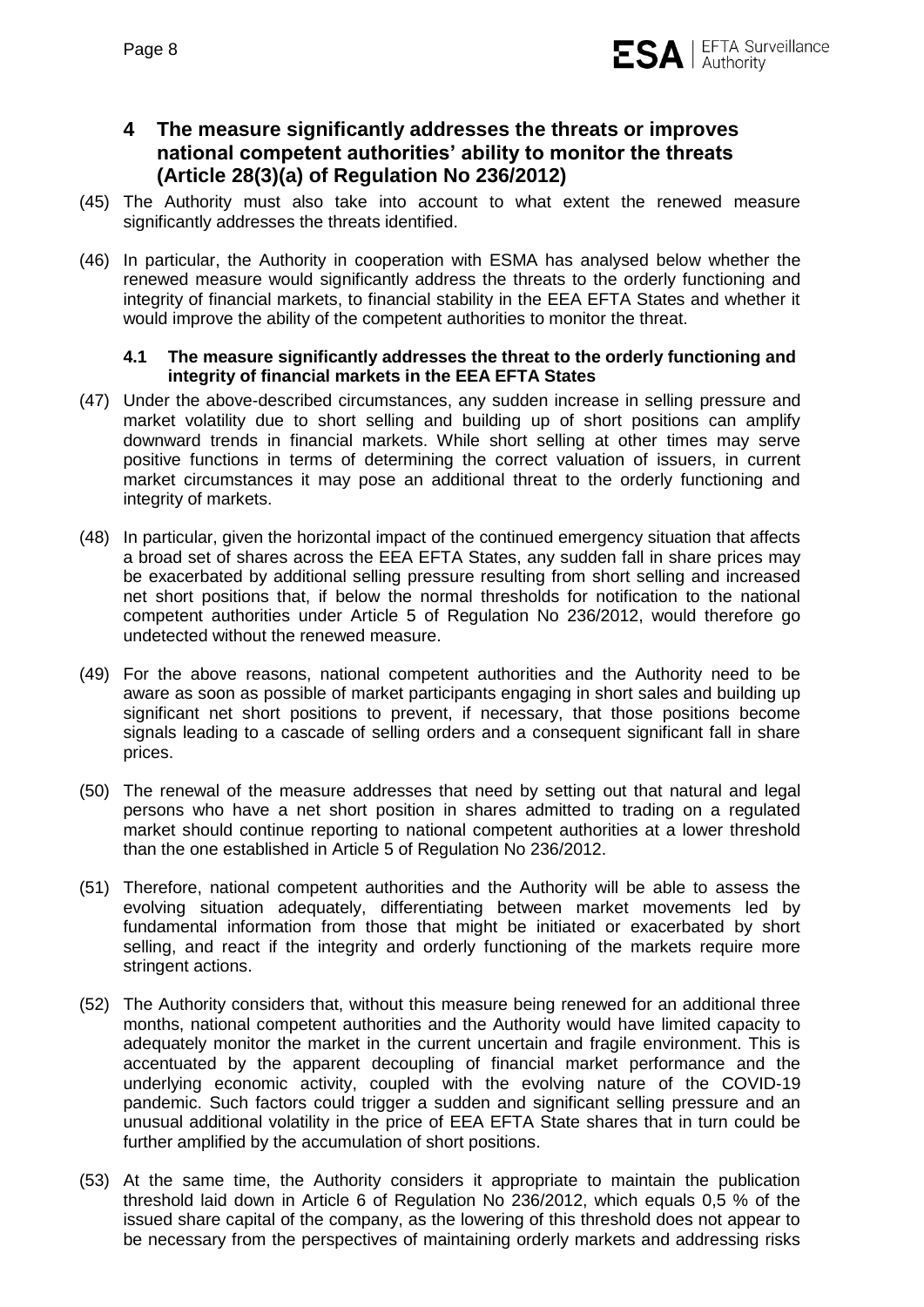

to financial stability. The Authority will continue to monitor on an ongoing basis the market conditions and will take further measures, in cooperation with ESMA, where needed.

### **4.2 The measure significantly addresses the threat to the stability of the whole or part of the financial system in the EEA EFTA States**

- (54) As described above, despite the encouraging news on vaccine developments recently improving markets performance, and despite the market rebound in Iceland, in certain EEA countries stock indices since 20 February 2020 are still at similar levels to those recorded in June or September 2020. Additionally, the EEA price recovery is significantly weaker compared to the performance of the other global economies (such as the NIKKEI 225, the S&P 500 or the CSI 300). Various risk factors continue to have an impact on many sectors, with, for example, the performance of financial sector shares remaining weak and widely dispersed across the major EEA credit institutions. In this environment, engaging in short selling and building up significant net short positions can amplify selling pressure and downward trends which in turn may exacerbate a threat which can have highly detrimental effects on the financial stability of financial institutions and companies from other sectors.
- (55) In that context, without this measure being renewed for an additional three months, national competent authorities and the Authority would face data limitations that would restrict their capacity to address potential negative effects on the economy and ultimately the financial stability of the EEA EFTA States.
- (56) Therefore, the Authority's renewed measure to temporarily lower the reporting thresholds of net short positions to national competent authorities effectively addresses this threat to the stability of parts or ultimately the whole of the EEA EFTA States financial system by reducing data limitations and enhancing the national competent authorities' capacity to address upcoming threats at an early stage.

### **4.3 Improvement of the ability of the competent authorities to monitor the threat**

- (57) In ordinary market conditions, national competent authorities monitor any threat that may derive from short selling and the building up of net short positions with the supervisory tools established in the relevant legislation, in particular the reporting obligations concerning net short positions established in Regulation No 236/2012.
- (58) However, the existing market conditions render it necessary to intensify the monitoring activity of national competent authorities and of the Authority of the aggregated net short positions in shares admitted to trading on regulated markets. To that end, and given the continued uncertainty related to the COVID-19 pandemic, it remains important that national competent authorities continue receiving information on the build-up of net short positions at the earliest stage possible, before they reach the level of 0.2% of the issued share capital laid down in Article 5(2) of Regulation No 236/2012.
- (59) This is highlighted by the fact that, despite the price increases since November 2020, the percentage of shares with a net short position between 0.1 and 0.2% in the EEA has not significantly reduced since March 202028 and remains at an average of 12% over the total net short positions, while it was at 13% in September [Figure 6]. Therefore, it can be concluded that the percentage of net short positions between 0.1 and 0.2%, which had to be reported due to the lower notification threshold imposed by the Authority and by ESMA, remain a relevant portion of the total net short positions.
- (60) Therefore, the Authority's renewed measure will maintain the improved ability of national competent authorities to deal with any identified threats at an earlier stage, allowing them

  $^{28}$  The reports of the daily net short positions from Denmark are missing over the period 31 August

<sup>–</sup> 4 September due to a technical issue.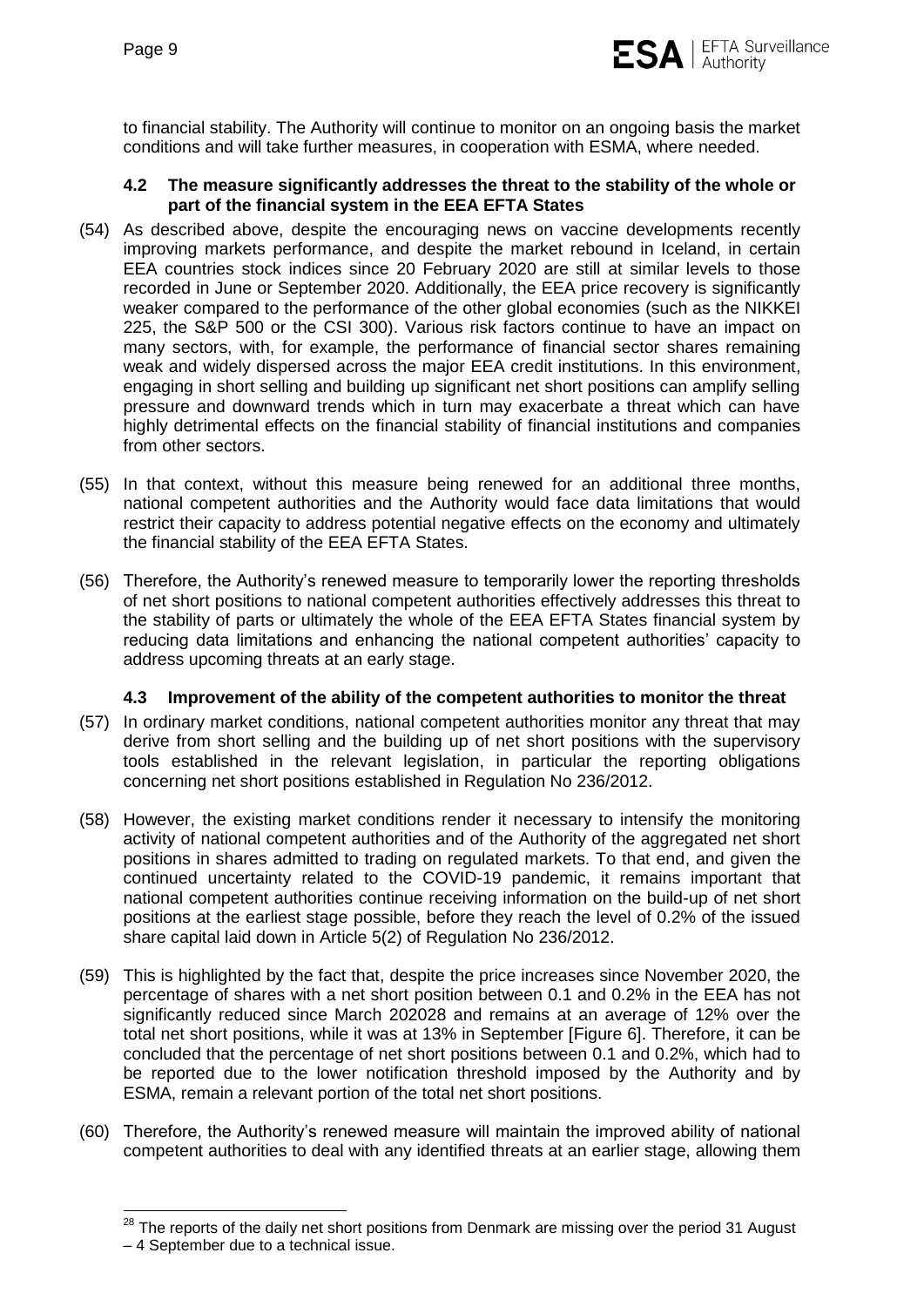

and the Authority to timely manage threats to the orderly functioning of markets and to financial stability, should any sign of market stress manifest itself.

- **5 The measures do not create a risk of regulatory arbitrage (Article 28(3)(b) of Regulation No 236/2012)**
- (61) In order to adopt or renew a measure under Article 28 of Regulation No 236/2012, the Authority should take into account whether the measure creates a risk of regulatory arbitrage.
- (62) Since the Authority's renewed measure concerns the reporting obligations of market participants with respect to all shares admitted to trading on regulated markets in the EEA EFTA States, it will ensure a single reporting threshold for all national competent authorities, ensuring a level-playing field among market participants within and outside the EEA EFTA States in respect of the trading of shares admitted to trading on regulated markets in the EEA EFTA States.
	- **6 The Authority's measure does not have a detrimental effect on the efficiency of financial markets, including by reducing liquidity in those markets or creating uncertainty for market participants, that is disproportionate to its benefits (Article 28(3)(c)) of Regulation No 236/2012)**
- (63) The Authority must assess whether the measure has detrimental effects which would be considered disproportionate compared to its benefits.
- (64) The Authority considers it appropriate that national competent authorities closely monitor the evolution of net short positions before considering adopting any more intrusive measure. The Authority notes that the regular reporting thresholds (0.2% of the issued share capital) may not be adequate in the continued exceptional market conditions to identify in a timely way trends and materialising threats.
- (65) Although the introduction of an enhanced reporting obligation may have added an additional burden to reporting entities, the latter have already adapted their internal systems upon the application of the Authority Decisions No 020/20/COL, No 056/20/COL and No 106/20/COL, and therefore this renewed measure is not expected to further impact the reporting entities' compliance costs. Additionally, it will not limit the capacity of market participants to enter into or increase their short positions in shares. As a result, the efficiency of the market will not be affected.
- (66) Compared to other potential and more intrusive measures, this renewed measure should not affect the liquidity in the market as the increased reporting obligation for a limited set of market participants should not change their trading strategies and, therefore, their participation in the market. Additionally, the exceptions foreseen for market making activities and stabilisation programmes, which are maintained, are intended not to increase the burden for entities that offer important services in terms of providing liquidity and reducing volatility, particularly relevant in the current situation.
- (67) In terms of the scope of the renewed measure, the Authority considers that limiting it to one or several sectors or to any subset of issuers may not achieve the desired outcome. The magnitude of the price declines recorded after the outbreak of the COVID-19 pandemic, the wide range of shares (and sectors) affected, and the degree of interconnection between the EU Member States and EEA EFTA States' economies and trading venues, suggest that an EEA-wide measure is likely to be more effective than national sectoral measures in providing early market intelligence to national competent authorities.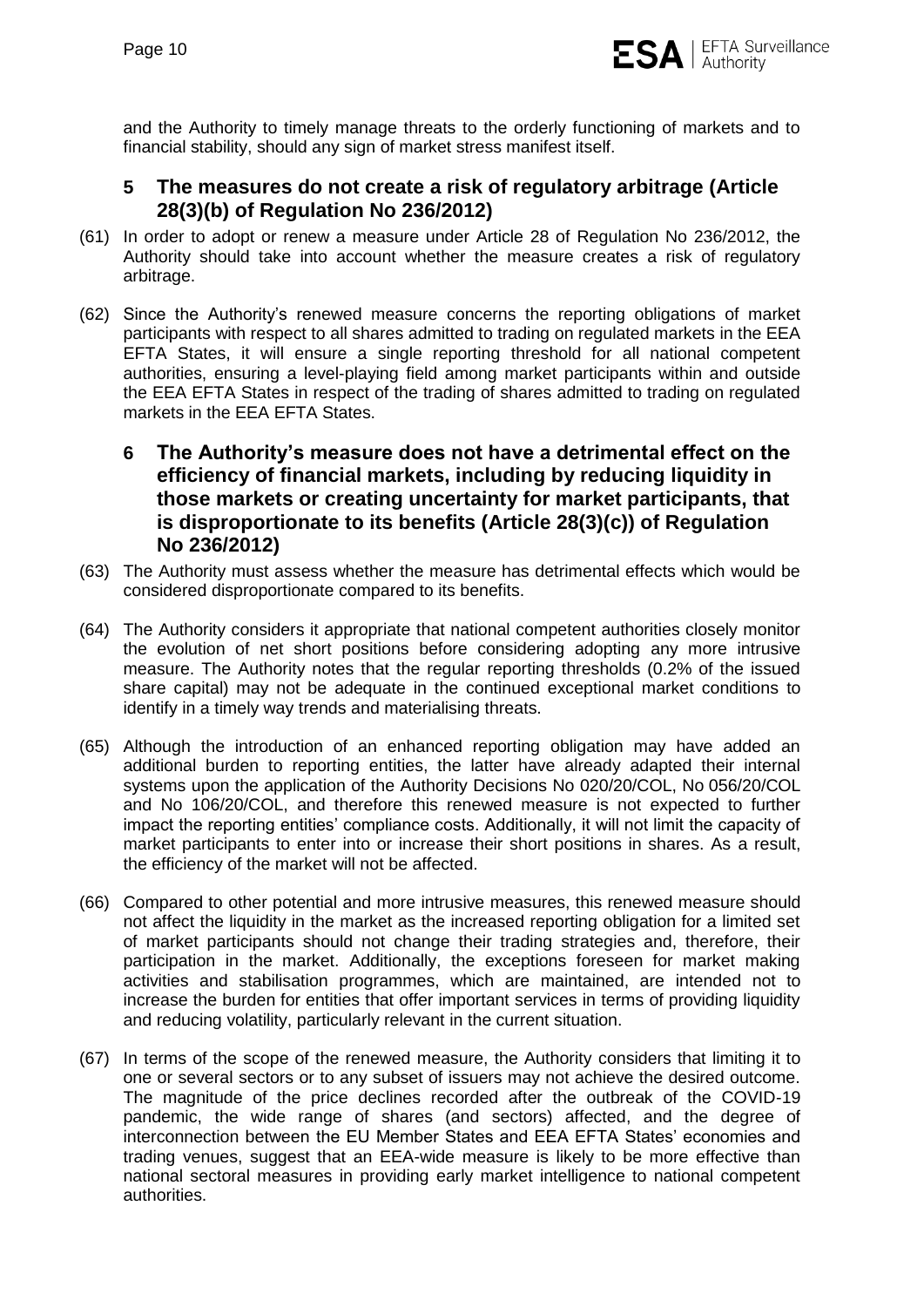

- (68) In terms of creating market uncertainty, the measure does not introduce new regulatory obligations, as by lowering the relevant threshold it only modifies the reporting obligation that has been in force since 2017. The Authority also highlights that the renewed measure remains limited to the reporting of shares that are admitted to trading on a regulated market in the EEA EFTA States, to capture those positions where additional reporting appears most relevant.
- (69) Therefore, the Authority considers that such enhanced transparency obligations should not have a detrimental effect on the efficiency of financial markets or on investors that is disproportionate to its benefits and should not create any uncertainty in the financial markets.
- (70) In terms of duration of the measure, the Authority considers that a renewal of the measure for three months is justified considering the information available at this point in time and the remaining overall uncertain outlook in the context of the COVID-19 pandemic. The Authority intends to revert to the regular reporting obligation as soon as the situation improves, but at the same time cannot discard the possibility of extending the measure should the situation worsen or should markets remain in a fragile state.
- (71) On that basis and as of this date, the Authority considers this Decision to renew the temporary increased transparency measure on net short positions to be proportionate given the continued adverse circumstances.

# **7 Consultation and notice (Article 28(4),(5) and (6) of Regulation No 236/2012, Protocol 8 to the SCA)**

- (72) On 14 December 2020, the Authority notified the national competent authorities of Norway, Iceland and Liechtenstein of the intended measure in accordance with Article 28(5) of Regulation 236/2012 and invited them to provide technical advice in accordance with Article 4 of Protocol 8 to the SCA. On 15 December 2020, the national competent authorities replied to the Authority and raised no objections to the adoption of the proposed Decision.
- (73) The Authority's renewed measure will apply as of 19 December 2020.

HAS ADOPTED THIS DECISION:

### *Article 1*

### *Definition*

For the purposes of this Decision, a 'regulated market' means a regulated market as referred to in Article 4(1)(21) of Directive 2014/65/EU<sup>29</sup> of the European Parliament and of the Council of 15 May 2014 on markets in financial instruments and amending Directive 2002/92/EC and Directive 2011/61/EU (MIFID II).

### *Article 2*

### *Temporary additional transparency obligations*

1. A natural or legal person who has a net short position in relation to the issued share capital of a company that has its shares admitted to trading on a regulated market shall notify the relevant competent authority, in accordance with Article 5 and 9 of

  $^{29}$  Joint Committee Decision No 78/2019 of 29 March 2019, the Act is referred to at point 31ba of Annex IX to the EEA Agreement, OJ L 173, 12.6.2014, p. 349.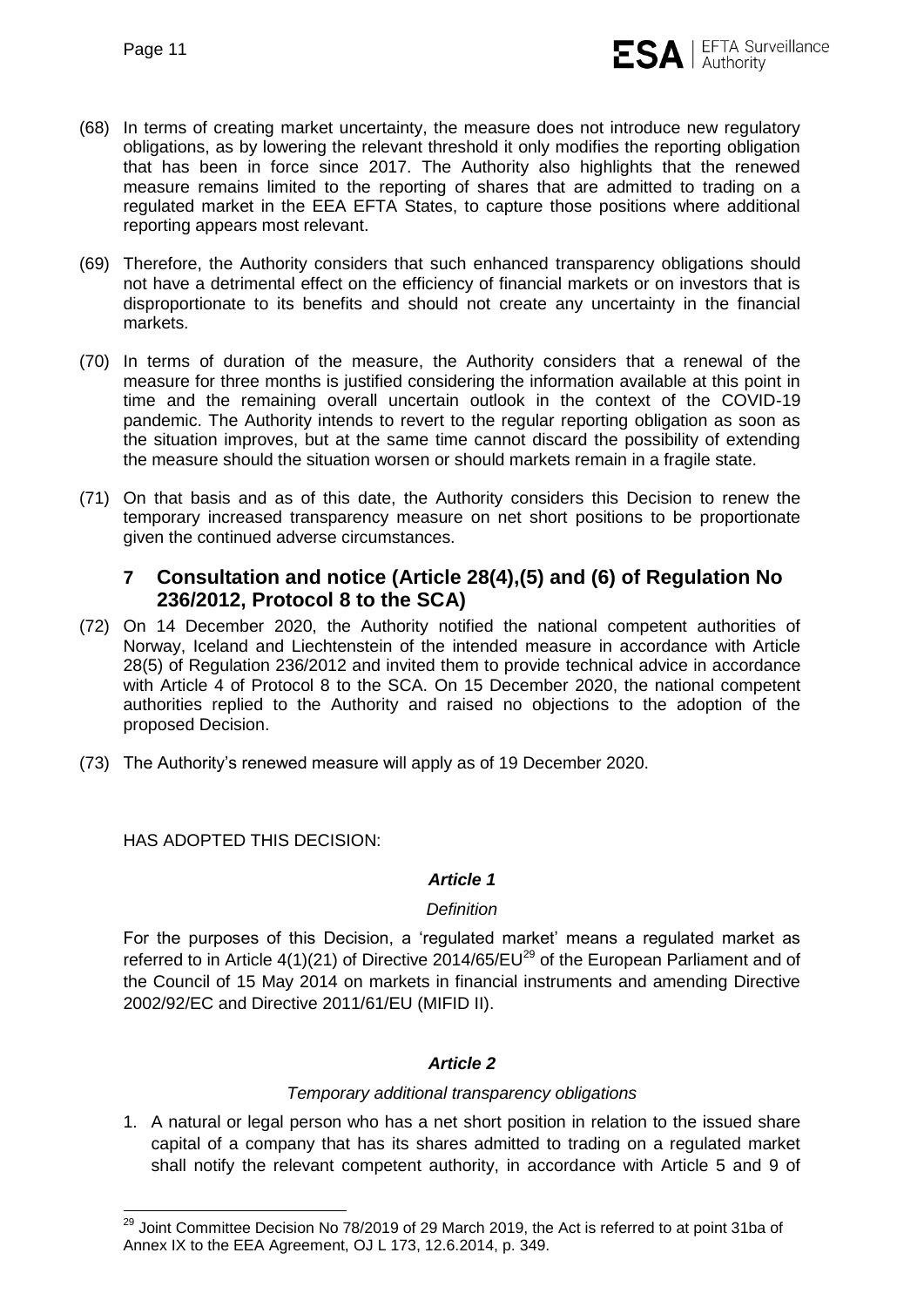

Regulation No 236/2012 where the position reaches or falls below a relevant notification threshold referred to in paragraph 2 of this Article.

2. A relevant notification threshold is a percentage that equals 0.1% of the issued share capital of the company concerned and each 0.1% above that threshold.

# *Article 3*

## *Exemptions*

- 1. In accordance with Article 16 of Regulation No 236/2012, the temporary additional transparency obligations referred to in Article 2 shall not apply to shares admitted to trading on a regulated market where the principal venue for the trading of the shares is located in a third country.
- 2. In accordance with Article 17 of Regulation 236/2012, the temporary additional transparency obligations referred to in Article 2 shall not apply to transactions performed due to market making.
- 3. The temporary additional transparency obligations referred to in Article 2 shall not apply to a net short position in relation to the carrying out of a stabilisation under Article 5 of Regulation (EU) No 596/2014 of 16 April 2014 on market abuse.<sup>30</sup>

## *Article 4*

### *Entry into force and application*

This Decision enters into force on 19 December 2020. It shall apply from the date of its entry into force for a period of three months.

## *Article 5*

This decision is only drafted in English.

Done at Brussels on 17 December 2020.

*For the EFTA Surveillance Authority*

Bente Angell-Hansen President

1

Frank J. Büchel Responsible College Member

Högni Kristjánsson College Member

For Carsten Zatschler Countersigning as Director, Legal and Executive Affairs

*This document has been electronically authenticated by Bente Angell-Hansen, Catherine Howdle.*

 $30$  Joint Committee Decision No 259/2019 of 25 October 2019, the Act is to be referred to at point 29a of Annex IX to the EEA Agreement (entry into force on 1 January 2021), OJ L 173, 12.6.2014, p. 1.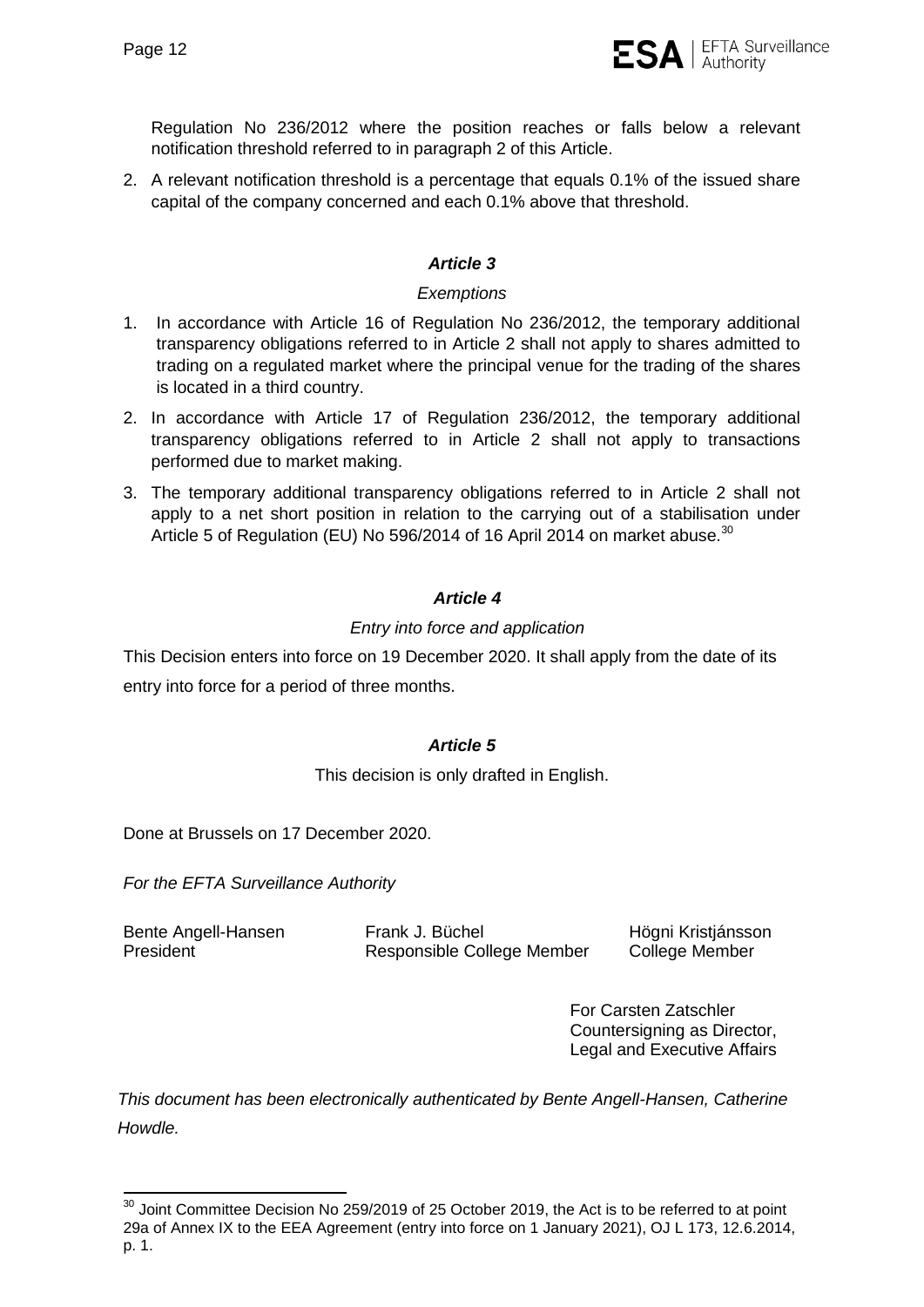

# **ANNEX**

In this Annex, "ESMA's decision" refers to the ESMA's and the Authority's decision of 16 March 2020 to require natural or legal persons who have net short positions to temporarily lower the notification thresholds of net short positions in relation to the issued shares capital of companies whose shares are admitted to trading on a regulated market above a certain threshold to notify the competent authorities in accordance with point (a) of Article 28(1) of Regulation (EU) No 236/2012 of the European Parliament and of the Council [\[tws\]](https://www.esma.europa.eu/sites/default/files/library/esma70-155-9546_esma_decision_-_article_28_ssr_reporting_threshold.pdf).

**FIGURE 1 – FINANCIAL INDICATORS**

| Equity market performance           | Changes from<br>20/02/2020 to<br>02/12/2020 | Index level as<br>of 02/12/2020 | Changes from<br>20/02/2020 to<br>03/09/2020 | Index level as<br>of 03/09/2020 | Changes from<br>20/02/2020 to<br>04/06/2020 | Index level as<br>of 04/06/2020 |
|-------------------------------------|---------------------------------------------|---------------------------------|---------------------------------------------|---------------------------------|---------------------------------------------|---------------------------------|
| STOXX EUROPE 800 ex.<br>Switzerland | $-10%$                                      | 125                             | $-17%$                                      | 116                             | $-16%$                                      | 117                             |
| EURO STOXX INDEX                    | $-6%$                                       | 392                             | $-13%$                                      | 362                             | $-13%$                                      | 364                             |
| <b>EURO STOXX 50</b>                | $-8%$                                       | 3,521                           | $-14%$                                      | 3,304                           | $-13%$                                      | 3,323                           |
| <b>US S&amp;P500</b>                | 9%                                          | 3,663                           | 2%                                          | 3,451                           | $-8%$                                       | 3,112                           |
| <b>CSI 300</b>                      | 22%                                         | 5,067                           | 16%                                         | 4,817                           | $-4%$                                       | 3,982                           |
| <b>JP Nikkei</b>                    | 14%                                         | 26,801                          | 0%                                          | 23,466                          | $-3%$                                       | 22,864                          |
| Global                              | 8%                                          | 248                             | $-1%$                                       | 228                             | $-9%$                                       | 211                             |
| European banks                      | $-22%$                                      | 115                             | $-37%$                                      | 93                              | $-30%$                                      | 104                             |
| <b>IT</b> financials                | $-24%$                                      | 29                              | $-30%$                                      | 27                              | $-29%$                                      | 28                              |
| <b>ES</b> financials                | $-24%$                                      | 50                              | $-48%$                                      | 34                              | $-35%$                                      | 42                              |
| DE financials                       | $-7%$                                       | 132                             | $-13%$                                      | 123                             | $-11%$                                      | 126                             |
| FR financials                       | $-21%$                                      | 141                             | $-34%$                                      | 118                             | $-28%$                                      | 130                             |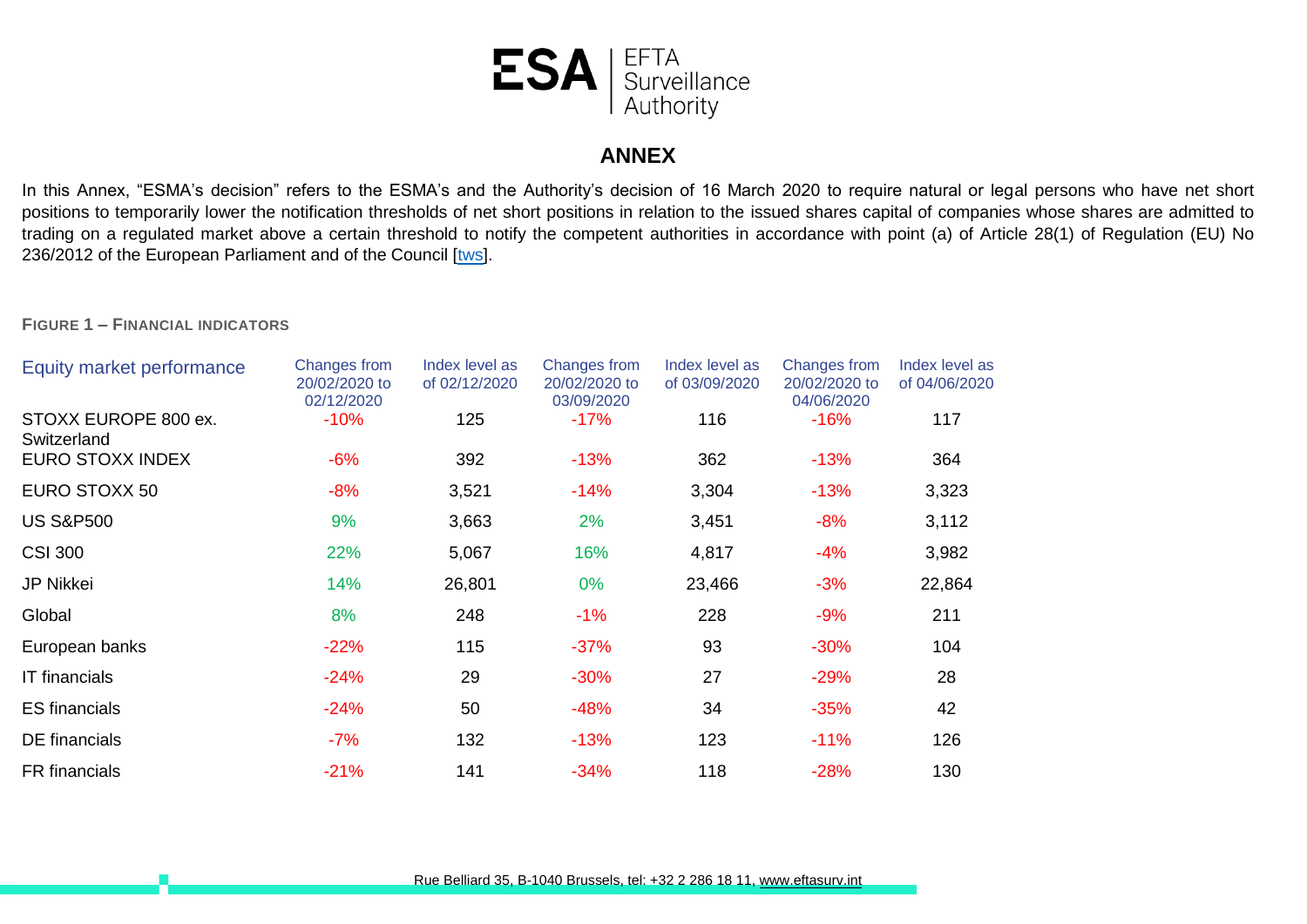| <b>Volatility</b><br><b>VSTOXX</b> | <b>Changes from</b><br>20/02/2020 to<br>02/12/2020<br>8% | Index level as<br>of<br>02/12/2020<br>22         | <b>Changes from</b><br>20/02/2020 to<br>03/09/2020<br>15% | Index level as<br><b>of</b><br>03/09/2020<br>29  | <b>Changes from</b><br>20/02/2020 to<br>04/06/2020<br>13% | Index level as<br><b>of</b><br>04/06/2020<br>28  |
|------------------------------------|----------------------------------------------------------|--------------------------------------------------|-----------------------------------------------------------|--------------------------------------------------|-----------------------------------------------------------|--------------------------------------------------|
|                                    |                                                          |                                                  |                                                           |                                                  |                                                           |                                                  |
| <b>VIX</b>                         | 5%                                                       | 21                                               | 18%                                                       | 33                                               | 9%                                                        | 25                                               |
| <b>Credit Default Swaps</b>        | Changes in bps<br>from 20/02/2020<br>to 02/12/2020       | <b>CDS</b> spreads<br>in bps as of<br>02/12/2020 | Changes in<br>bps from<br>20/02/2020 to<br>03/092020      | <b>CDS</b> spreads<br>in bps as of<br>03/09/2020 | Changes in<br>bps from<br>20/02/2020 to<br>04/06/2020     | <b>CDS</b> spreads<br>in bps as of<br>04/06/2020 |
| Europe corporate                   | 5                                                        | 45                                               | 5                                                         | 45                                               | 22                                                        | 62                                               |
| Europe high yield                  | 53                                                       | 251                                              | 92                                                        | 290                                              | 157                                                       | 355                                              |
| Europe financials                  | 9                                                        | 53                                               | 15                                                        | 59                                               | 29                                                        | 73                                               |
| Europe financials subordinate      | 13                                                       | 100                                              | 38                                                        | 124                                              | 62                                                        | 149                                              |
| <b>10Y Government bonds</b>        | Changes in bps<br>from 20/02/2020<br>to 02/12/2020       | <b>Bond yields</b><br>in% as of<br>02/12/2020    | Changes in<br>bps from<br>20/02/2020 to<br>03/09/2020     | <b>Bond yields</b><br>in% as of<br>03/09/2020    | Changes in<br>bps from<br>20/02/2020 to<br>04/06/2020     | <b>Bond yields</b><br>$in\%$ as of<br>04/06/2020 |
| DE <sub>10</sub> Y                 | $-8$                                                     | $-0.52$                                          | $-5$                                                      | $-0.49$                                          | 15                                                        | $-0.29$                                          |
| ES <sub>10</sub> Y                 | $-13$                                                    | 0.11                                             | 9                                                         | 0.33                                             | 32                                                        | 0.55                                             |
| <b>FR10Y</b>                       | $-7$                                                     | $-0.29$                                          | $\overline{2}$                                            | $-0.19$                                          | 23                                                        | 0.01                                             |
| IT10Y                              | $-31$                                                    | 0.60                                             | 15                                                        | 1.06                                             | 51                                                        | 1.42                                             |
| <b>US10Y</b>                       | $-57$                                                    | 0.95                                             | $-90$                                                     | 0.62                                             | $-67$                                                     | 0.86                                             |
| GB10Y                              | $-22$                                                    | 0.36                                             | $-34$                                                     | 0.24                                             | $-24$                                                     | 0.34                                             |
| <b>JP10Y</b>                       | $\overline{7}$                                           | 0.03                                             | 8                                                         | 0.04                                             | 9                                                         | 0.05                                             |

Note: Equity market changes expressed in relative terms, other changes in absolute terms. Sources: Refinitiv EIKON; ESMA.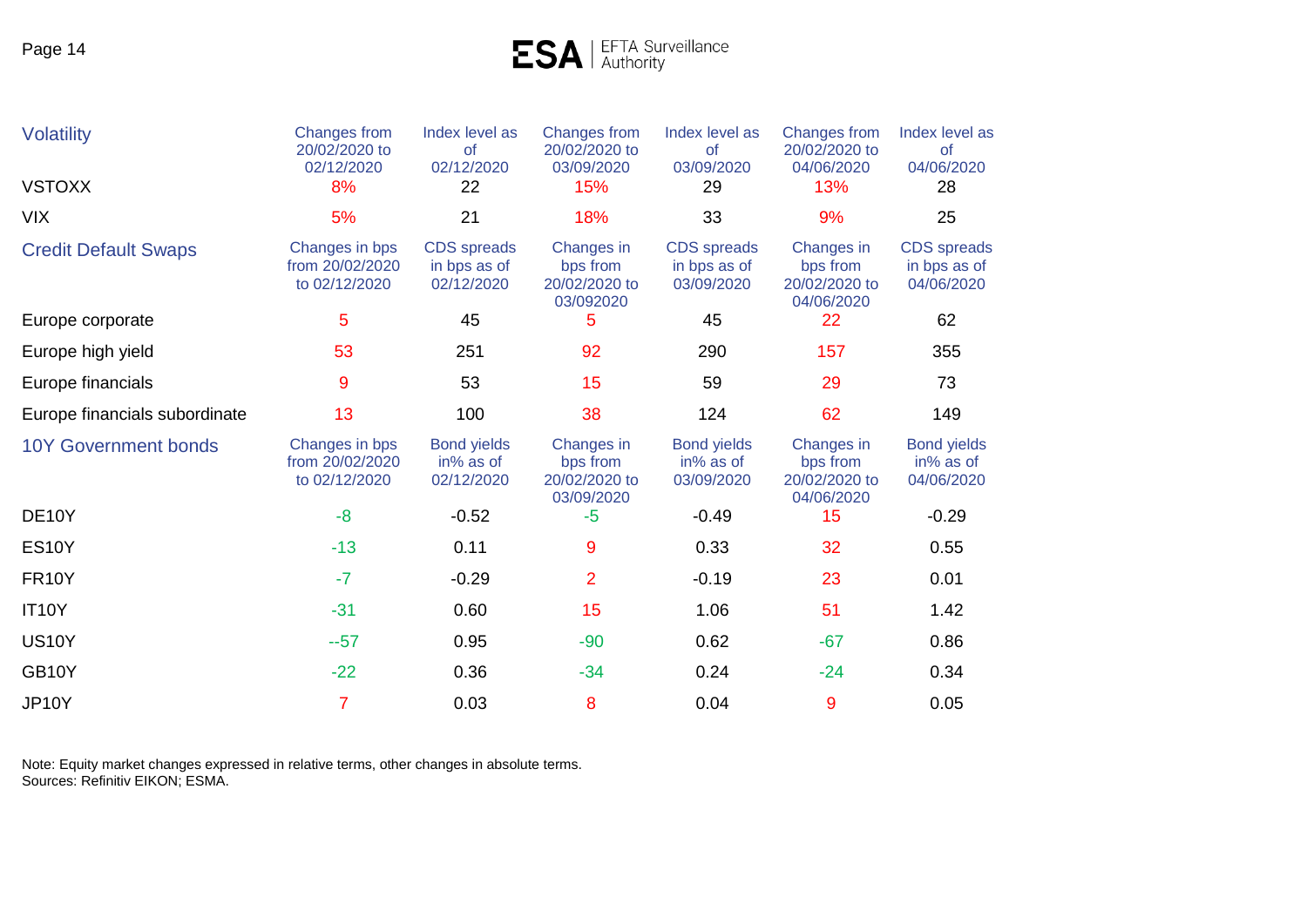

#### **FIGURE 2 – VOLATILITY INDICATORS**



Note: Implied volatilities of EURO STOXX 50 (VSTOXX) and S&P 500 (VIX), in %. Sources: Refinitiv Datastream, ESMA.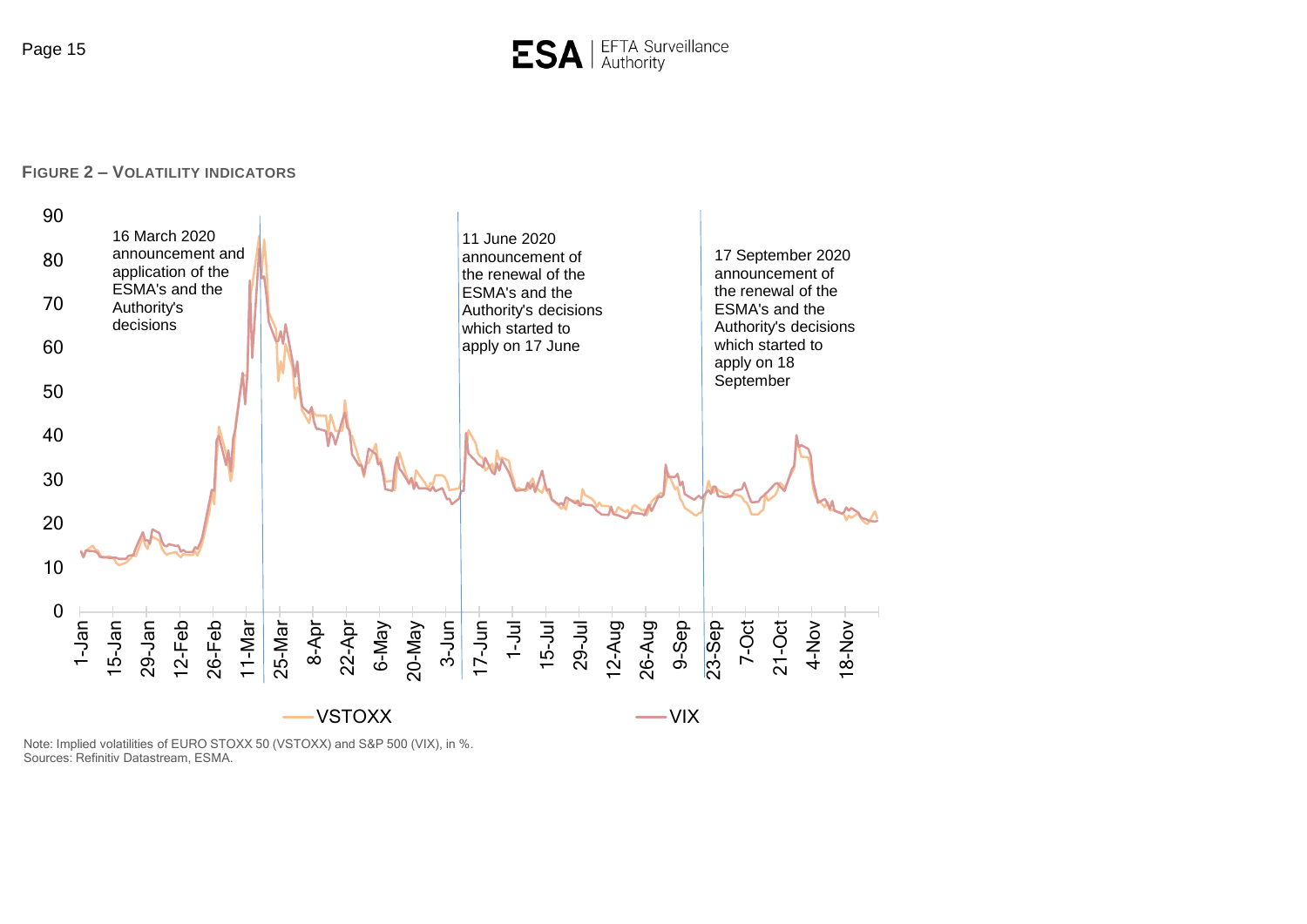

#### **FIGURE 3 – EEA SECTORAL STOCK INDICES**



Note: Equity prices. 2020-02-20 = 100. Sources: Refinitiv Datastream, ESMA.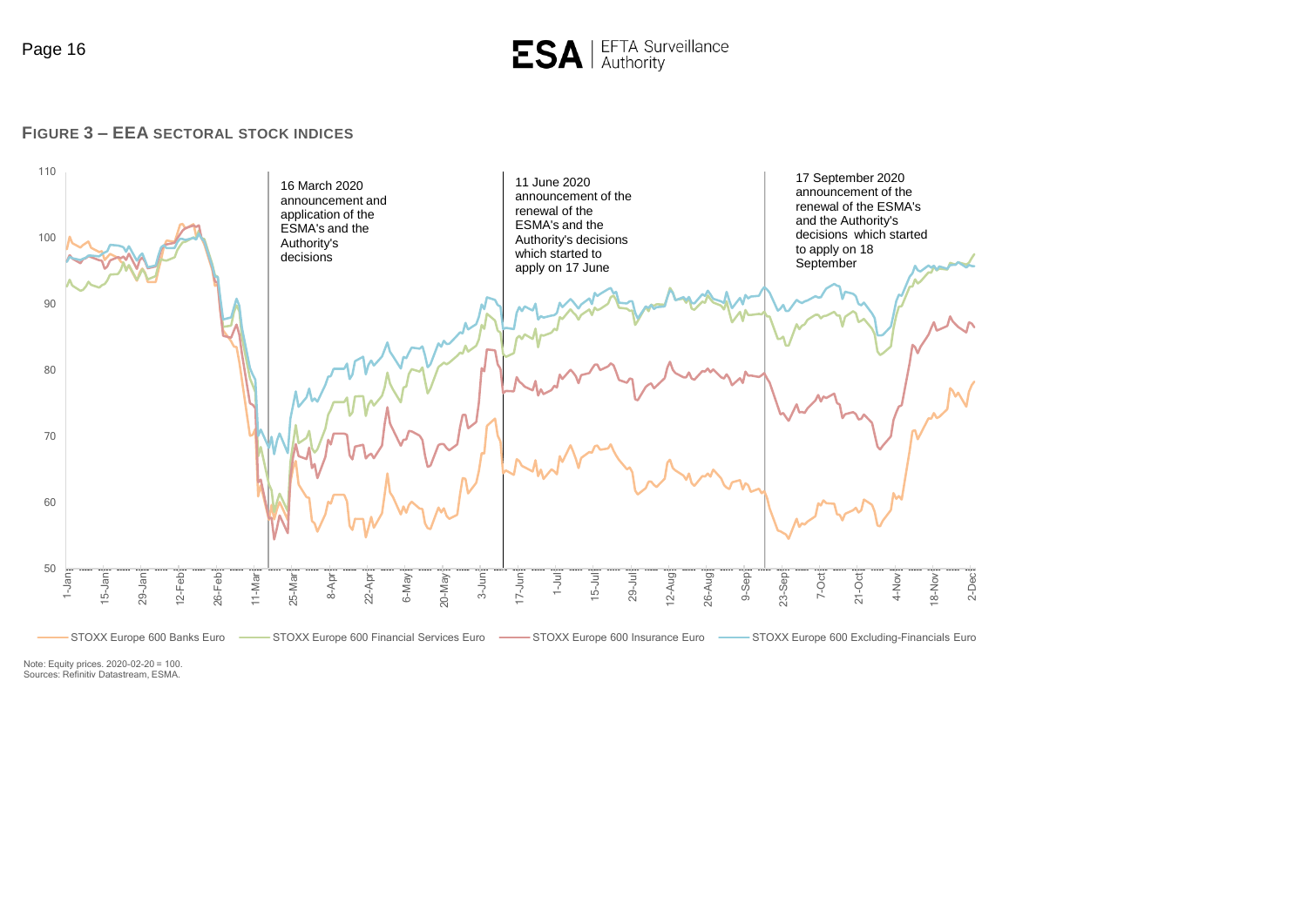



Note: Equity prices. 2020-02-20 = 100. Sources: Refinitiv Datastream, ESMA.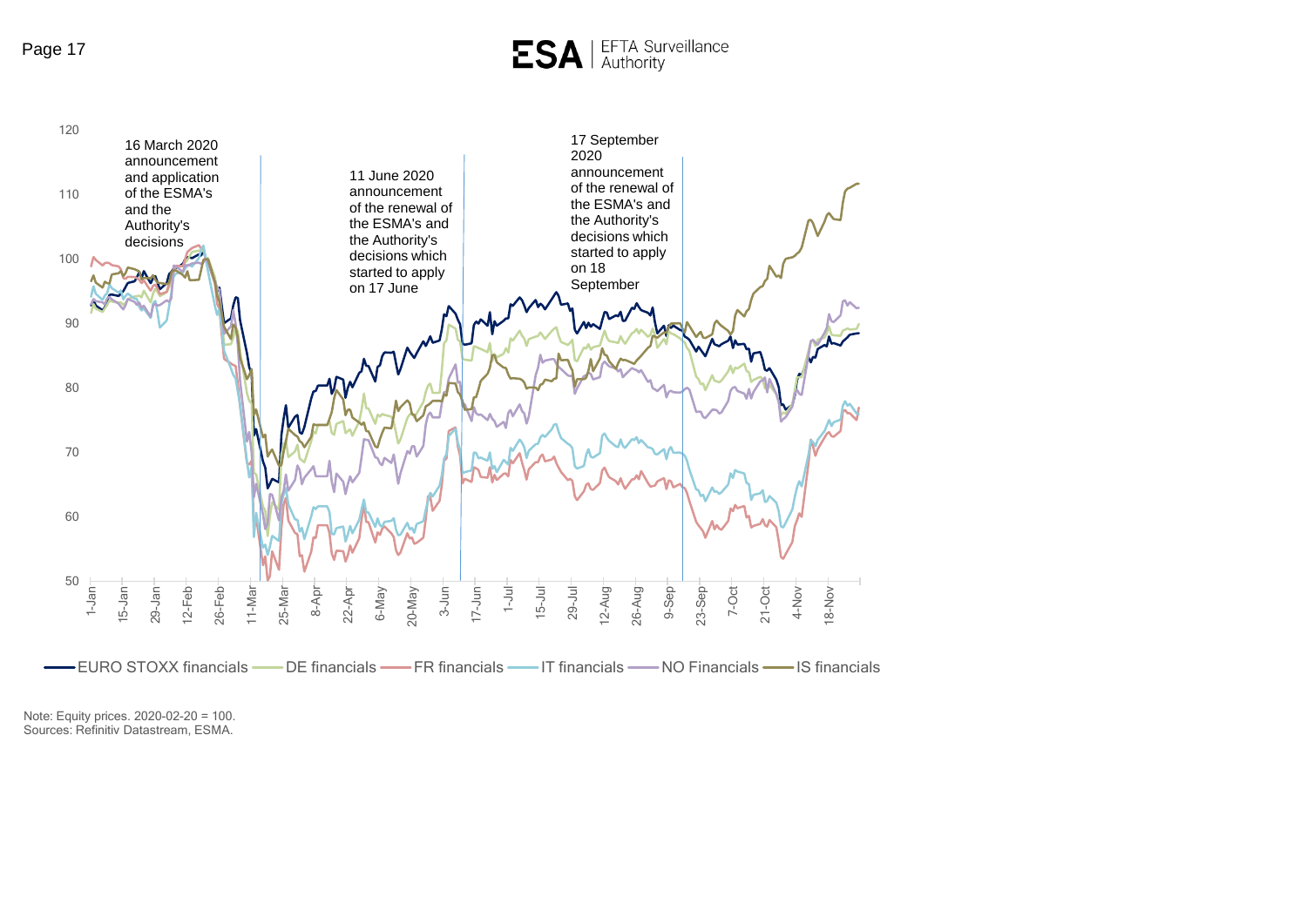



Note: Equity prices. 2020-02-20 = 100. Sources: Refinitiv Datastream, ESMA.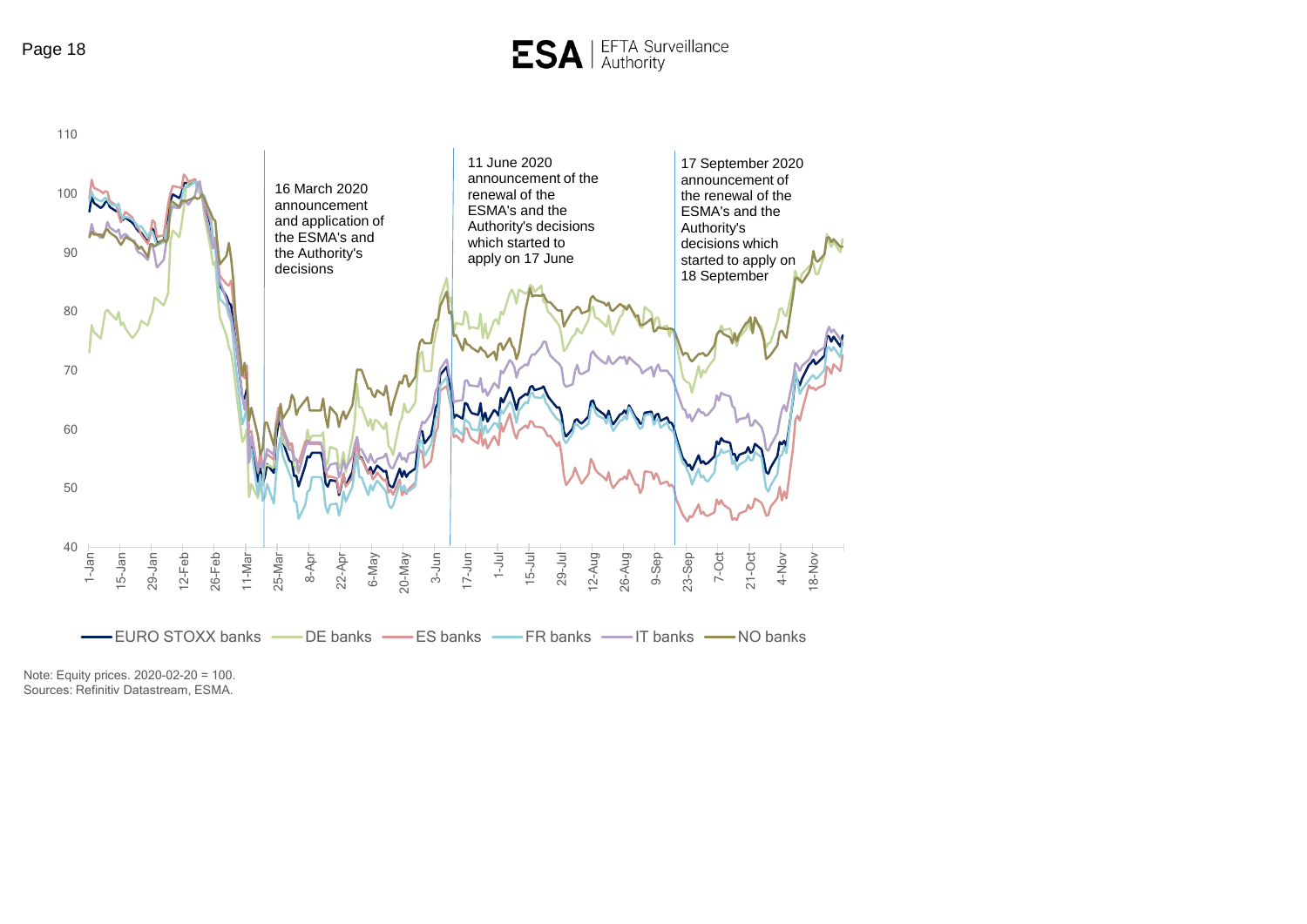

## **FIGURE 4 – EU CDS SPREAD INDICES**



Note: CDS spreads on European IG corporates (iTraxx Europe), European HY corporates (iTraxx Europe Crossover) and European Financials, in bps. Sources: Refinitiv EIKON, ESMA.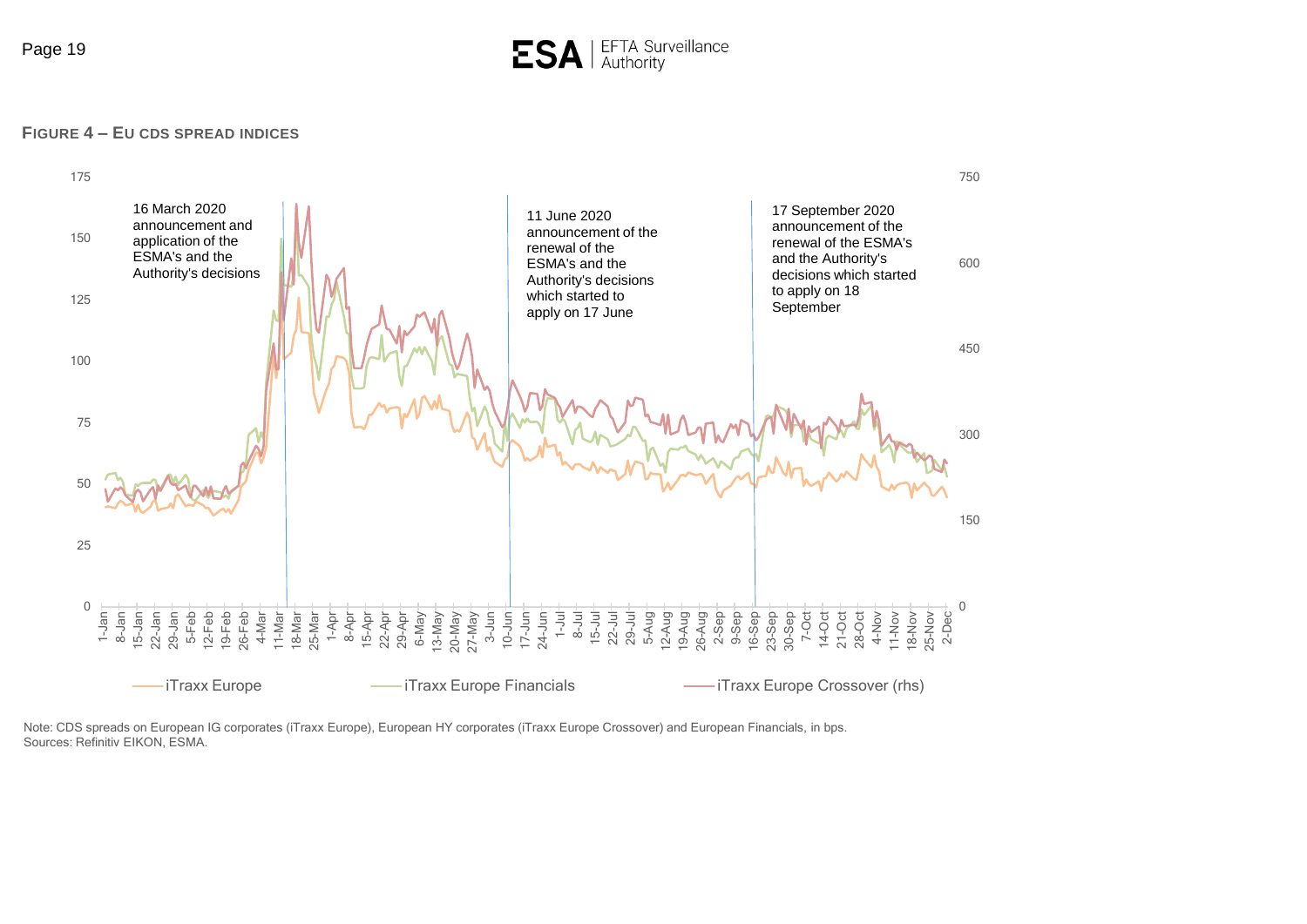

**FIGURE 5 – EUROPEAN STOCK INDICES PERFORMANCE PER COUNTRY**

|                                            | Percentage change from<br>6 Nov 2020 to 2 Dec 2020 | Percentage change from<br>20 Feb 2020 to 2 Dec 2020 | Percentage change from 20<br>Feb 2020 to 3 Sep 2020 | Percentage change from<br>20 Feb 2020 to 4 June 2020 |
|--------------------------------------------|----------------------------------------------------|-----------------------------------------------------|-----------------------------------------------------|------------------------------------------------------|
| STOXX EUROPE 800 ex.<br><b>Switzerland</b> | 8.67%                                              | $-9.74%$                                            | $-16.67%$                                           | $-15.78%$                                            |
| <b>EURO STOXX INDEX</b>                    | 9.41%                                              | $-6.06%$                                            | $-13.22%$                                           | $-12.72%$                                            |
| <b>EURO STOXX 50</b>                       | 9.90%                                              | $-7.89%$                                            | $-13.57%$                                           | $-13.07%$                                            |
| <b>AT</b>                                  | 21.10%                                             | $-17.84%$                                           | $-30.21%$                                           | $-23.30%$                                            |
| <b>BE</b>                                  | 16.24%                                             | $-9.94%$                                            | $-19.22%$                                           | $-14.86%$                                            |
| $\mathsf{B}\mathsf{G}$                     | 0.55%                                              | $-22.03%$                                           | $-20.67%$                                           | $-15.69%$                                            |
| <b>CY</b>                                  | 25.10%                                             | $-27.80%$                                           | $-39.52%$                                           | $-34.73%$                                            |
| CZ                                         | 11.15%                                             | $-12.35%$                                           | $-17.81%$                                           | $-13.94%$                                            |
| DE                                         | 6.68%                                              | $-2.57%$                                            | $-4.44%$                                            | $-7.32%$                                             |
| DK                                         | $-1.90%$                                           | 10.16%                                              | 4.24%                                               | $-2.48%$                                             |
| EE.                                        | 11.25%                                             | $-4.72%$                                            | $-13.55%$                                           | $-13.16%$                                            |
| <b>ES</b>                                  | 19.66%                                             | $-17.22%$                                           | $-29.45%$                                           | $-21.88%$                                            |
| FI.                                        | 6.38%                                              | 1.96%                                               | $-5.35%$                                            | $-8.66%$                                             |
| <b>FR</b>                                  | 12.54%                                             | $-7.91%$                                            | $-17.37%$                                           | $-15.91%$                                            |
| <b>GB</b>                                  | 9.36%                                              | $-13.09%$                                           | $-21.32%$                                           | $-13.93%$                                            |
| GR                                         | 29.14%                                             | $-16.82%$                                           | $-29.24%$                                           | $-26.64%$                                            |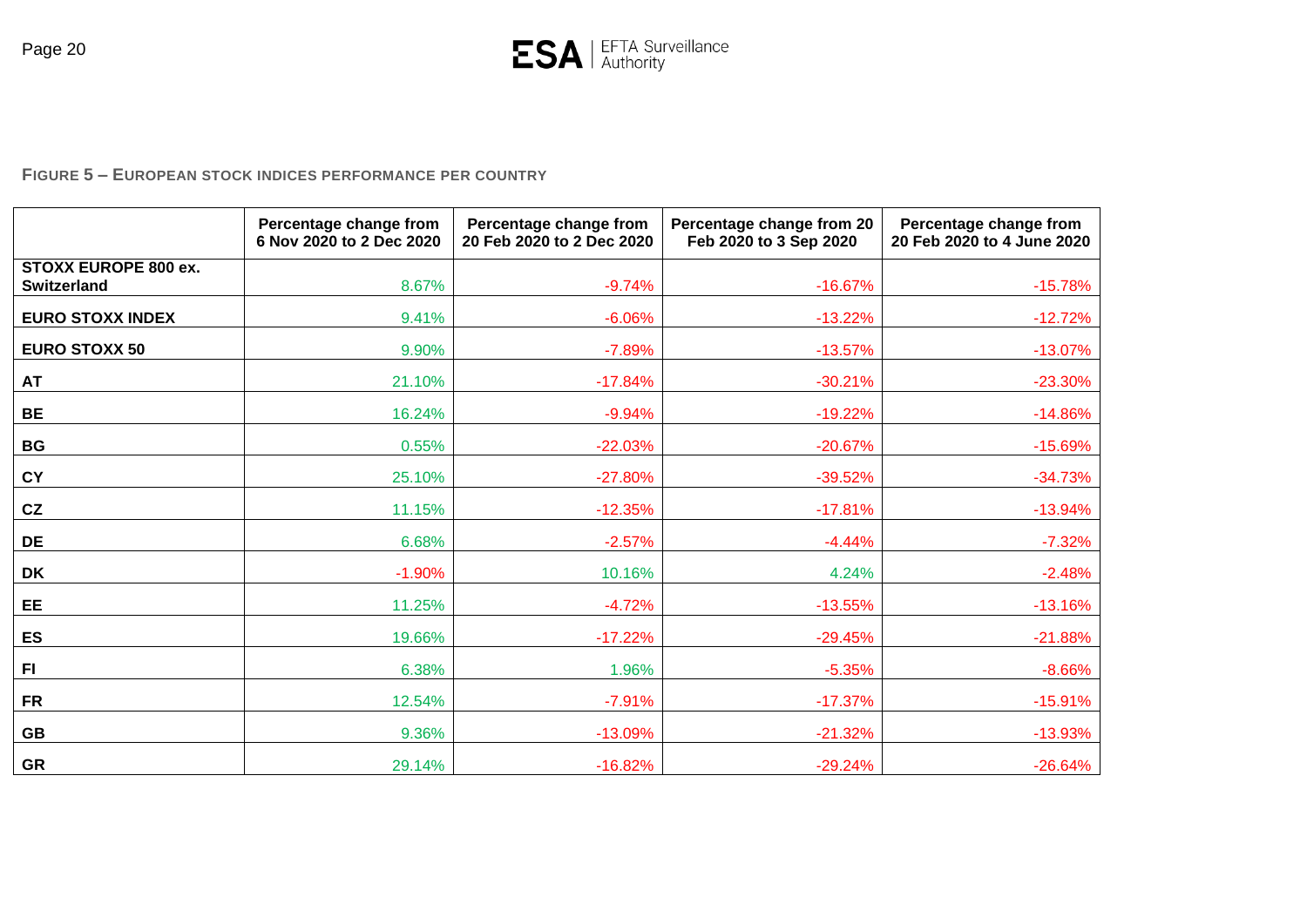| HR                     | 10.22%   | $-13.43%$ | $-19.61%$ | $-17.16%$ |
|------------------------|----------|-----------|-----------|-----------|
| HU                     | 10.74%   | $-14.42%$ | $-24.05%$ | $-17.83%$ |
| IE                     | 5.56%    | $-0.58%$  | $-13.00%$ | $-12.90%$ |
| <b>IS</b>              | 5.78%    | 10.90%    | $-1.50%$  | $-4.44%$  |
| $\mathsf{I}\mathsf{T}$ | 11.64%   | $-12.39%$ | $-22.04%$ | $-20.01%$ |
| <b>LT</b>              | 4.44%    | 3.84%     | 5.06%     | $-1.98%$  |
| LU                     | 14.85%   | $-7.78%$  | $-25.92%$ | $-21.60%$ |
| LV                     | $-0.47%$ | 6.81%     | 5.53%     | $-1.81%$  |
| MT                     | 15.14%   | $-13.86%$ | $-20.80%$ | $-12.92%$ |
| <b>NL</b>              | 6.64%    | $-1.80%$  | $-11.66%$ | $-9.17%$  |
| <b>NO</b>              | 11.02%   | $-3.37%$  | $-11.80%$ | $-10.22%$ |
| <b>PL</b>              | 11.81%   | $-9.62%$  | $-15.75%$ | $-13.47%$ |
| <b>PT</b>              | 14.45%   | $-14.54%$ | $-20.09%$ | $-13.64%$ |
| <b>RO</b>              | 6.43%    | $-7.58%$  | $-10.73%$ | $-11.45%$ |
| <b>SE</b>              | 5.47%    | 1.06%     | $-7.28%$  | $-9.47%$  |
| SI                     | 8.13%    | $-9.57%$  | $-13.01%$ | $-10.83%$ |
| <b>SK</b>              | $-0.99%$ | $-3.02%$  | $-7.05%$  | 0.07%     |

Sources: Refinitiv EIKON; ESMA.